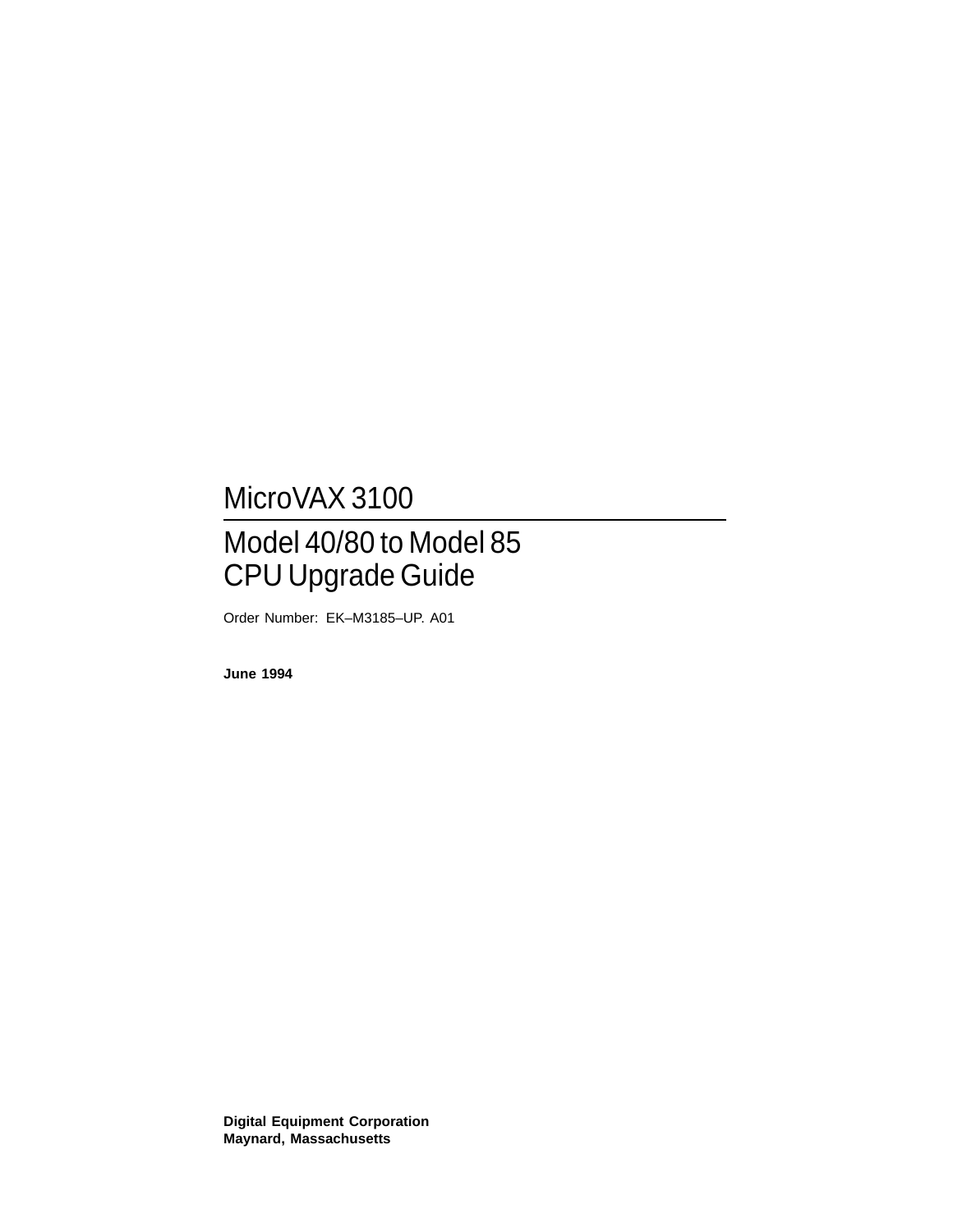#### **June 1994**

Digital Equipment Corporation makes no representations that the use of its products in the manner described in this publication will not infringe on existing or future patent rights, nor do the descriptions contained in this publication imply the granting of licenses to make, use, or sell equipment or software in accordance with the description.

Possession, use, or copying of the software described in this publication is authorized only pursuant to a valid written license from Digital or an authorized sublicensor.

© Digital Equipment Corporation 1994. All Rights Reserved.

The postpaid Reader's Comments forms at the end of this document request your critical evaluation to assist in preparing future documentation.

The following are trademarks of Digital Equipment Corporation: DEC, Digital, ThinWire, MicroVAX, VAX DOCUMENT, OpenVMS, and the DIGITAL logo.

All other trademarks and registered trademarks are the property of their respective holders.

S2614

This document was prepared using VAX DOCUMENT Version 2.1.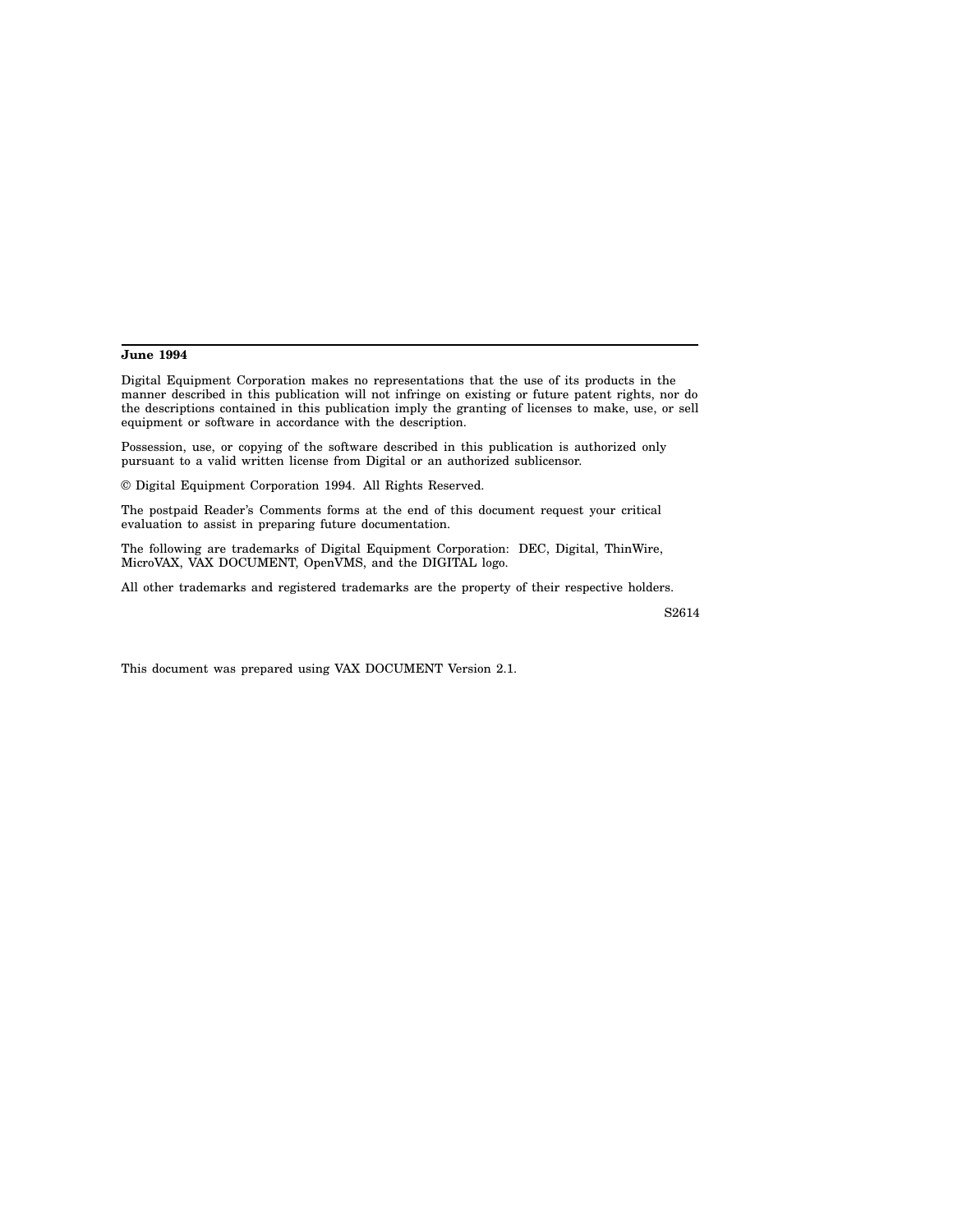# **Contents**

|   |                |                                                                                 | $\mathsf{v}$ |
|---|----------------|---------------------------------------------------------------------------------|--------------|
| 1 |                | <b>Conversion Process</b>                                                       |              |
|   | 1.1            | Overview of the Conversion Process                                              | $1 - 1$      |
|   | 1.2            |                                                                                 | $1 - 2$      |
|   | 1.3            |                                                                                 | $1 - 3$      |
|   | 1.4            | Installing the CPU Module                                                       | $1 - 4$      |
| A |                | <b>Mandatory Return Procedure and Forms</b>                                     |              |
|   | A.1            |                                                                                 | $A-1$        |
|   | A.2            |                                                                                 | $A-2$        |
|   | <b>Figures</b> |                                                                                 |              |
|   | $1 - 1$        | Disconnecting the Power Cord                                                    | $1 - 4$      |
|   | $1 - 2$        | Removing the Enclosure Cover                                                    | $1 - 5$      |
|   | $1 - 3$        | Unscrewing the Drive Shelves                                                    | $1 - 6$      |
|   | $1 - 4$        | Disconnecting the Internal Power Cables                                         | $1 - 7$      |
|   | $1 - 5$        | Disconnecting Internal SCSI Connectors                                          | $1 - 8$      |
|   | $1 - 6$        |                                                                                 | $1 - 9$      |
|   | $1 - 7$        | Disconnecting the Internal SCSI Cable from the CPU                              |              |
|   |                |                                                                                 | $1 - 10$     |
|   | $1 - 8$        | Sliding the Drive Mounting Shelves Forward                                      | $1 - 11$     |
|   | $1 - 9$        | Lifting the Drive Mounting Shelves Upward $\dots \dots \dots$                   | $1 - 12$     |
|   | $1 - 10$       | Disconnecting the External SCSI, Communication Options,<br>and CPU Power Cables | $1 - 13$     |
|   | $1 - 11$       | Removing the CPU Module                                                         | $1 - 15$     |
|   | $1 - 12$       | Connecting the External SCSI Cable to the CPU Module                            | $1 - 17$     |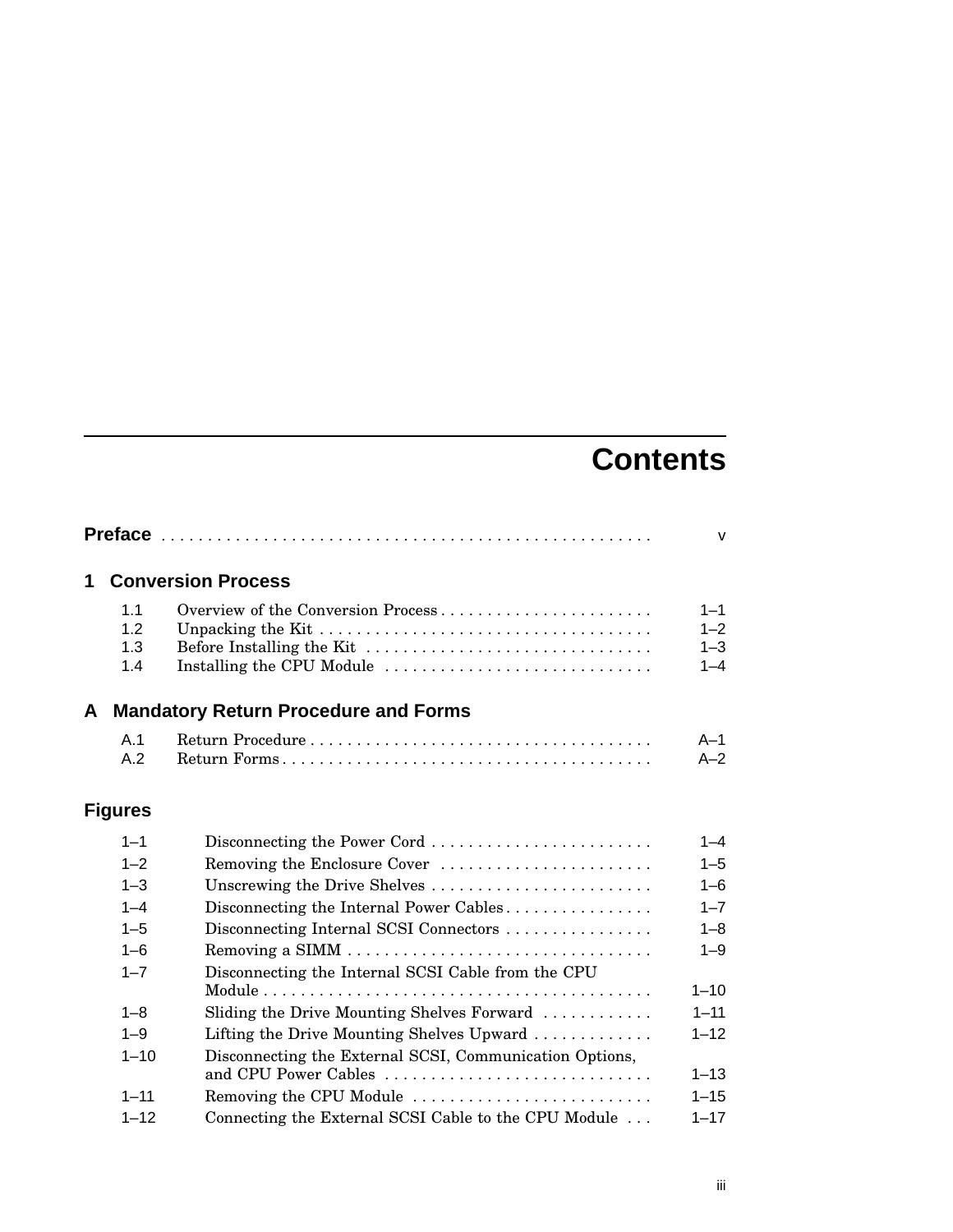| $1 - 13$ | Aligning the Drive Mounting Shelves              | $1 - 18$ |
|----------|--------------------------------------------------|----------|
| $1 - 14$ | Reinstalling the Drive Mounting Shelves          | $1 - 19$ |
| $1 - 15$ | Securing the Drive Mounting Shelves              | $1 - 20$ |
| $1 - 16$ | Identifying Appropriate Banks of SIMM Connectors | $1 - 21$ |
| $1 - 17$ | Installing a Memory Module                       | $1 - 23$ |
| $1 - 18$ | Applying the New Medallion                       | $1 - 24$ |
| $1 - 19$ |                                                  | $1 - 25$ |
|          |                                                  |          |

## **Tables**

| Contents of the 31JXR-AA Upgrade Kit $\dots \dots \dots \dots$<br>$1 - 3$ |
|---------------------------------------------------------------------------|
|                                                                           |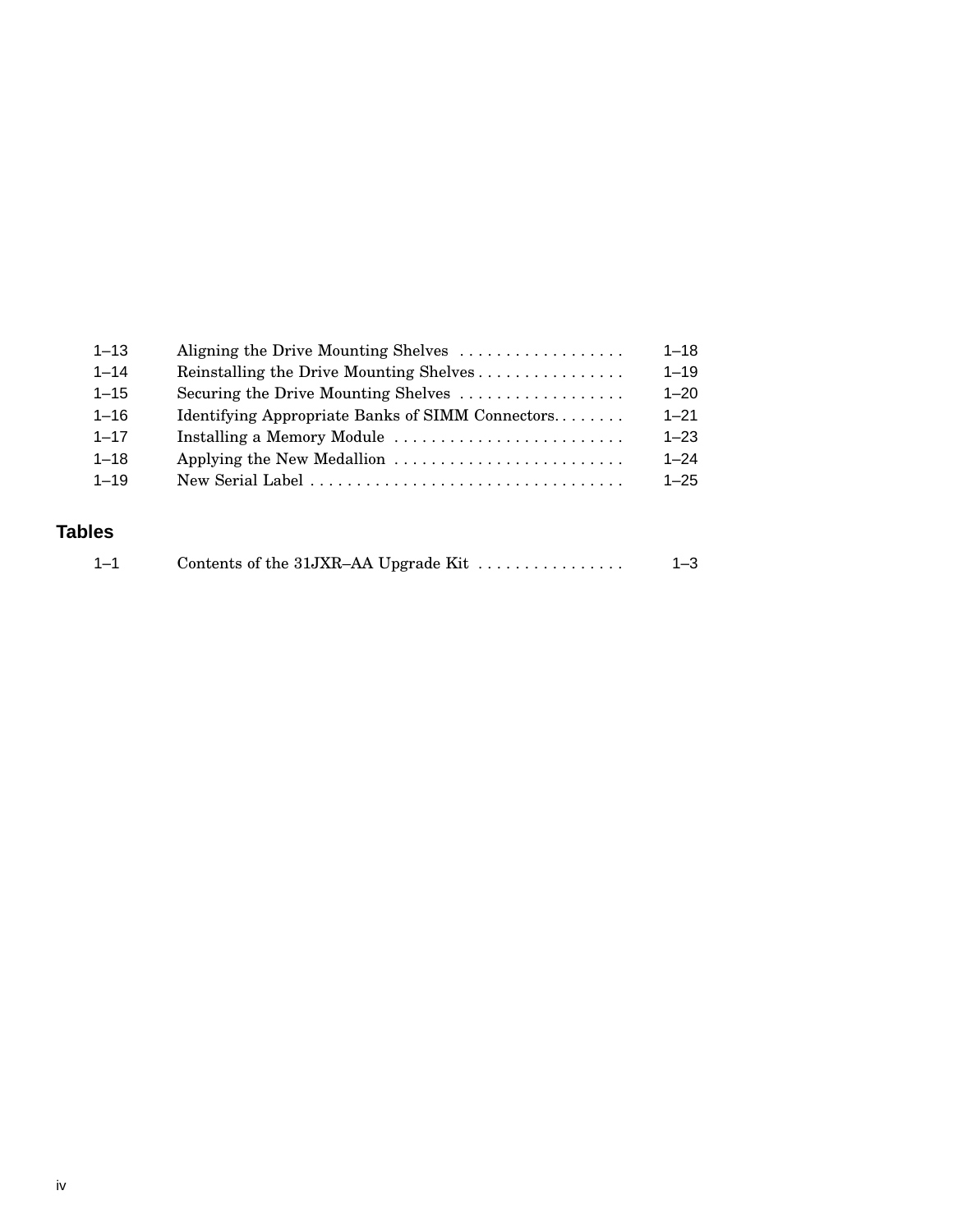# **Preface**

This guide describes how to upgrade a MicroVAX 3100 Model 40 or a MicroVAX 3100 Model 80 system to a MicroVAX 3100 Model 85 by replacing the CPU module with a KA55 Module.

#### **Audience**

This guide is intended for Digital services personnel and licensed selfmaintenance customers.

## **Customer Responsibilities**

Only qualified maintenance personnel (Digital services representatives or qualified self-maintenance customers) should perform the installation procedure.

If you are not a qualified self-maintenance customer, call Digital services to schedule a system conversion. It is your responsibility to perform a software backup before a Digital services representative arrives at your site.

When the conversion is complete, return the original CPU and memory modules to Digital. Appendix A contains forms that need to be completed by the Digital services representative and signed by both you and the Digital services representative.

# **Digital Services Responsibilities**

Before arriving at the site, you should contact the customer to ensure that the customer's software is backed up.

After installation of the upgrade kit, you must complete the forms in Appendix A and remove them from this document. The forms must be signed by both you and the customer.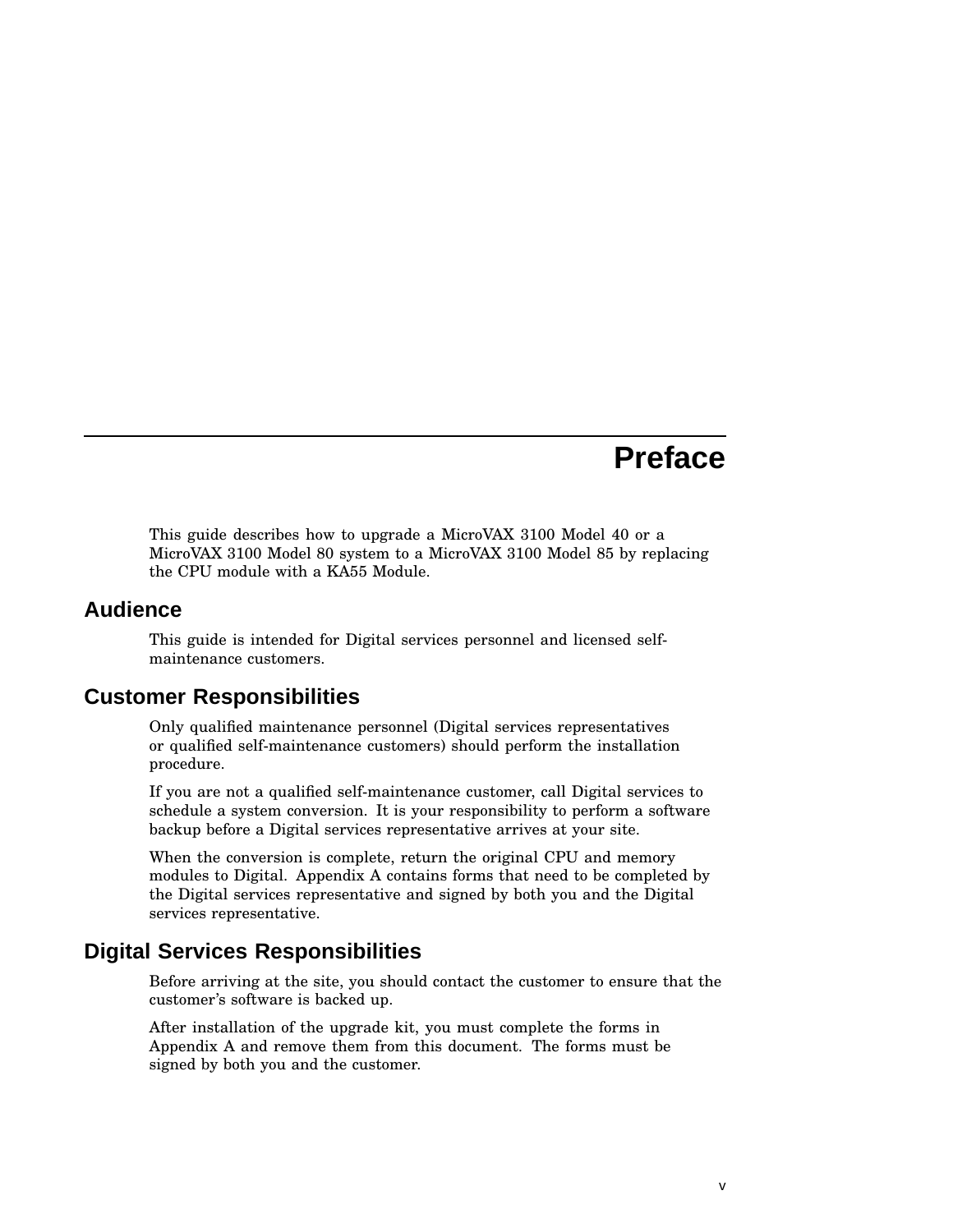The following forms are in Appendix A:

- Digital Services Worksheet
- Installation Receipt–Customer Copy
- Installation Receipt–Digital Services Copy
- Returned Material Checklist

You should give the customer the signed Installation Receipt–Customer Copy. Include the signed Installation Receipt–Digital Services Copy with the CPU module that is being returned to Digital to ensure that the customer receives credit.

## **Structure of this Guide**

This guide presents an overview of the upgrade process and detailed conversion procedures in one chapter. Appendix A contains forms for the return of the original CPU and memory modules.

# **Conventions**

The following conventions are used in this guide:

| <b>Convention</b>  | <b>Description</b>                                                                                                 |  |  |  |
|--------------------|--------------------------------------------------------------------------------------------------------------------|--|--|--|
| <i>italic</i> type | Italic type emphasizes important information or indicates<br>variables. It is also used for the titles of manuals. |  |  |  |
| <b>Note</b>        | A note contains information that is of special importance.                                                         |  |  |  |
| Caution            | A caution contains information to prevent damage to the<br>equipment.                                              |  |  |  |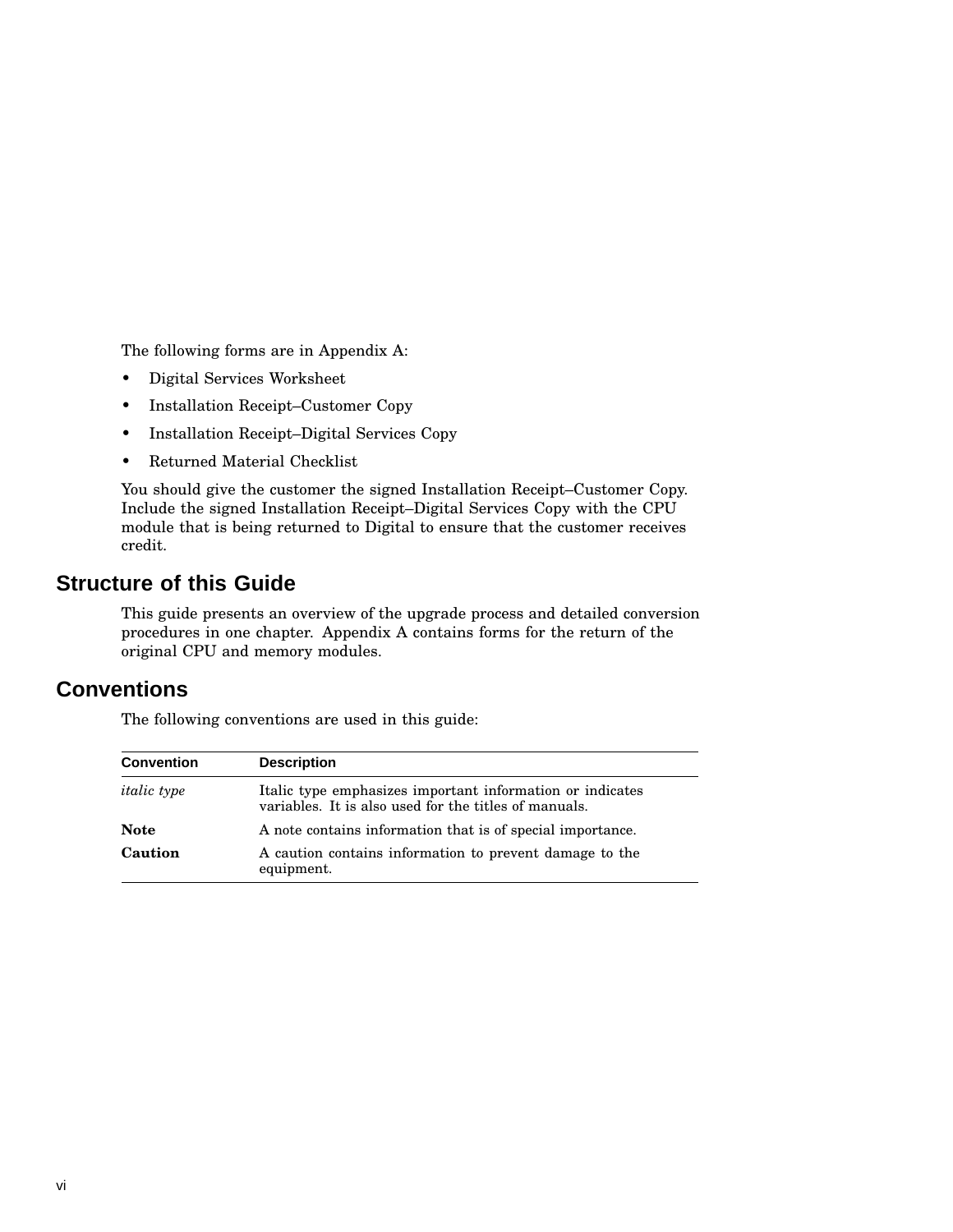# **Related Documents**

The following related documents provide information about the MicroVAX 3100 Model 85:

| <b>Documentation</b>                                                    | <b>Order Number</b> |
|-------------------------------------------------------------------------|---------------------|
| MicroVAX 3100 Model 85/95 Installation Information                      | $EK$ -A0716-IN      |
| MicroVAX 3100 Model 85/95 Operation Information                         | <b>EK-A0717-OP</b>  |
| MicroVAX 3100 Model 85/95 Customer Technical<br>Information             | EK-A0718-TI         |
| MicroVAX 3100 Model 85/95 Troubleshooting and<br>Diagnostic Information | EK-A0719-TM         |
| MicroVAX 3100 Model 90 SCSI Upgrade Manual                              | $EK-501AA-UP$       |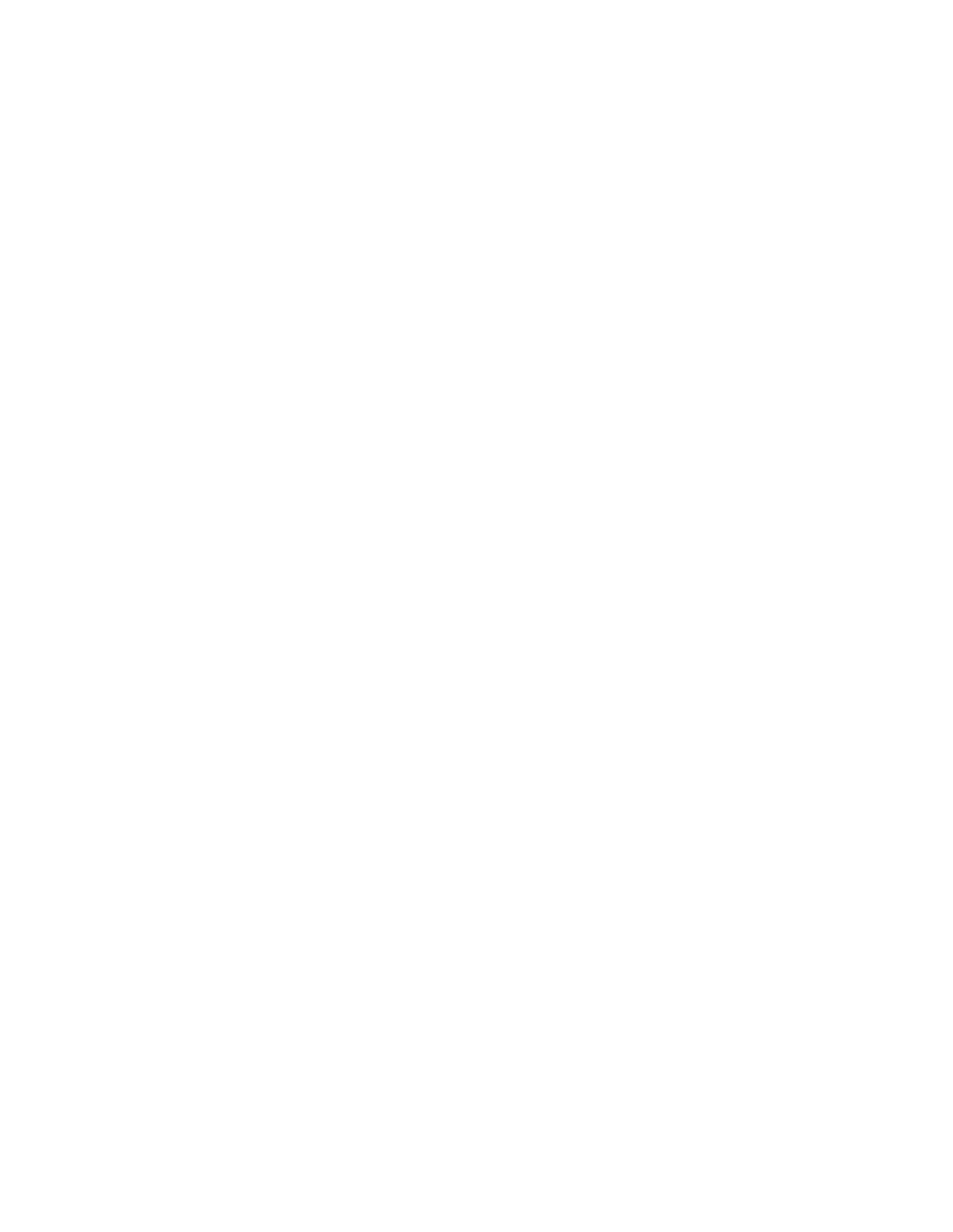# **1**

# **Conversion Process**

This chapter describes the general process for upgrading a MicroVAX 3100 Model 40 or Model 80 to a MicroVAX 3100 Model 85 system by replacing the CPU module with a KA55 CPU module.

#### **1.1 Overview of the Conversion Process**

Tasks required to upgrade MicroVAX 3100 Models 40 and 80 are summarized below. The conversion involves replacing the CPU module and the system medallion. To begin the conversion, turn to Section 1.2.

- 1. Have the customer back up the system software.
- 2. Unpack and verify the conversion kit.
- 3. Update OpenVMS if necessary; OpenVMS version 5.5–2H4, 6.1, or higher is required for a MicroVAX 3100 Model 85.
- 4. Shut down the operating system and run the power-up diagnostics.
- 5. Turn off the system power and remove the power cord.
- 6. Remove the enclosure cover.
- 7. Remove the SIMMs (memory modules).
- 8. Remove the upper and lower drive mounting shelves and disconnect the drives.
- 9. Disconnect all internal cables from the CPU module.
- 10. Remove the CPU module.
- 11. Install the new CPU module.
- 12. Install the new SIMMs that are included in the kit.
- 13. Reconnect all cables to the CPU module.
- 14. Reinstall the upper and lower drive mounting shelves in the system box, and reconnect all cables.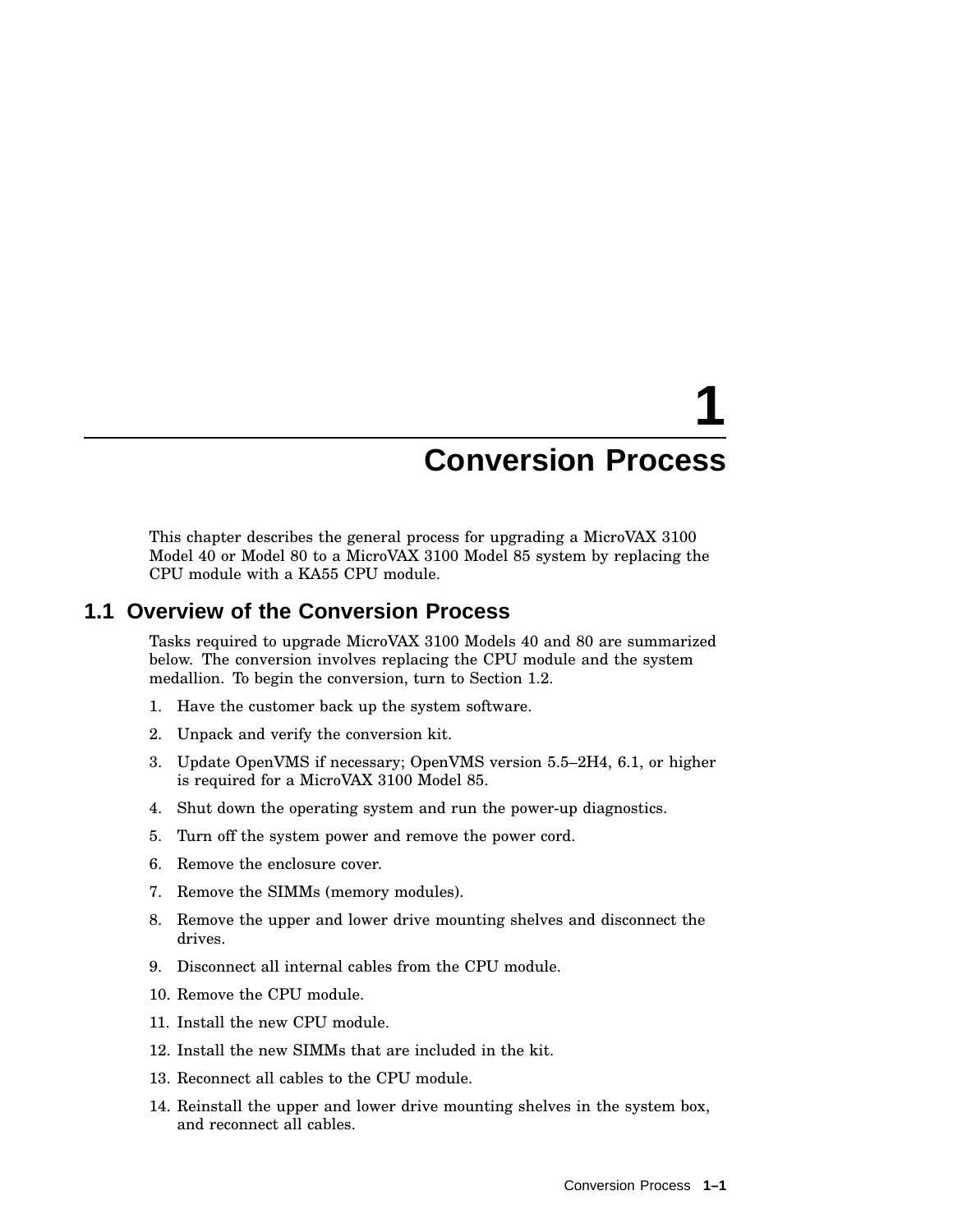#### **Conversion Process 1.1 Overview of the Conversion Process**

- 15. Reinstall the enclosure cover.
- 16. Connect the power cable, signal cables, and terminators to the system as desired.
- 17. Apply all new labels and the new medallion.
- 18. Turn on the system.
- 19. Have the customer reinstall system software (if necessary).
- 20. Fill out the forms in Appendix A.
- 21. Return the CPU module and SIMMs as instructed (see Appendix A).

**Note** \_\_\_\_\_\_\_\_\_\_\_\_

Firmware upgrades are not required.

## **1.2 Unpacking the Kit**

Unpack the kit as follows:

- 1. Make sure there is no external damage to the shipping container, such as dents, holes, or crushed corners.
- 2. Unpack the conversion kit and check its contents against the shipping invoice. Table 1–1 lists the kit contents for the Model 40/80 upgrade to Model 85, 31JXR–AA.

**Caution** <u>Letter</u>

Static discharge can damage modules. Use an antistatic wrist strap and antistatic mat during handling. The wrist strap and mat are in the antistatic kit in the Digital services toolkit.

- 3. Unpack the CPU module and SIMMs and place them on a grounded antistatic mat.
- 4. Save the packing material, and use it to return the original CPU module and SIMMs.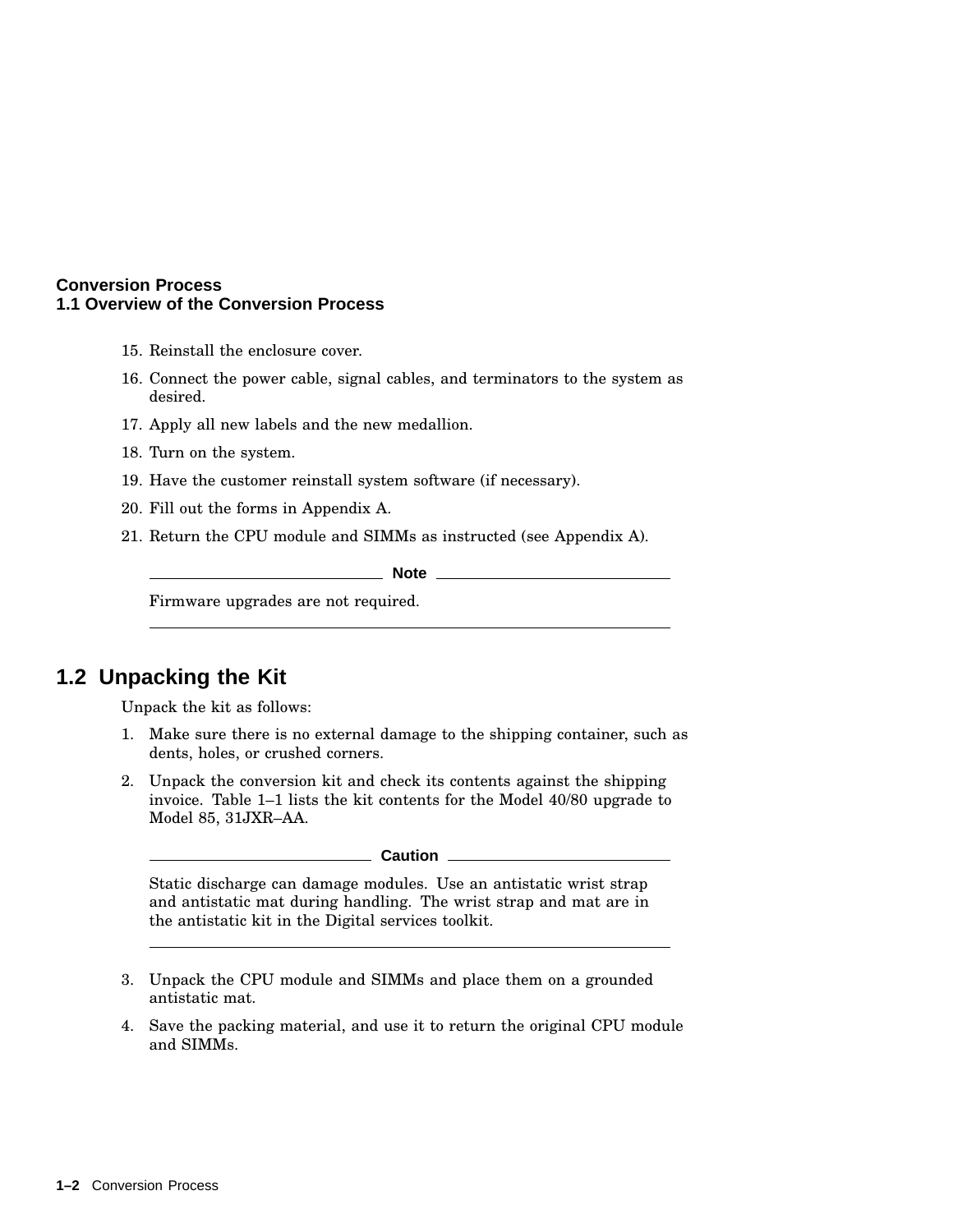#### **Conversion Process 1.2 Unpacking the Kit**

- 5. If any item is missing or damaged:
	- Contact the customer's sales representative.
	- Contact the customer's delivery agent.

**Table 1–1 Contents of the 31JXR–AA Upgrade Kit**

| <b>Description</b>                      | <b>Part Number</b>    | Quantity |
|-----------------------------------------|-----------------------|----------|
| 64-Mbyte SIMMs                          | $MS44-DC$             | 1        |
| Product conversion label                | $36 - 15946 - 01$     | 1        |
| Return to D001 multi-use label          | 36-26123-07           | 1        |
| Regulatory label, VS3X00                | $36 - 30382 - 23(24)$ | 1        |
| Waverley product ID label, BA42-B       | 36-36394-02           | 1        |
| NVAX CPU, 128-Kbyte cache, 16 ns, SCSI  | 54-21797-04           |          |
| Medallion, MicroVAX 3100-85             | 74–37642–33           | 1        |
| MicroVAX 3100 Model 40/80 upgrade guide | EK-M3185-UP           | 1        |
| OpenVMS multimedia Viking               | QA-001AA-UW           | 1        |
| OpenVMS/V Base MVAX 3190 license        | $QL-005AP-62$         | 1        |
| MicroVAX 3100 Model 95 CHIK             | QZ-A05AA-GZ           | 1        |

# **1.3 Before Installing the Kit**

Before installing the kit:

- 1. Have the customer back up the system software before the Digital services representative arrives. It is the customer's responsibility to back up the system software.
- 2. Shut down the operating system in the proper manner.
- 3. Power up the system and run diagnostics to verify system operation.
- 4. If you do not have OpenVMS operating system version 5.5–2H4, 6.1, or higher on your system, it is necessary to install a supported version of OpenVMS before the hardware upgrade begins by following these steps:
	- a. Upgrade the OpenVMS disk 5.5–2H4 or 6.1 (2H4 comes with this kit; 6.1 is orderable).
	- b. Shut down the operating system in the proper manner.
- 5. Turn off the system power before installing the kit.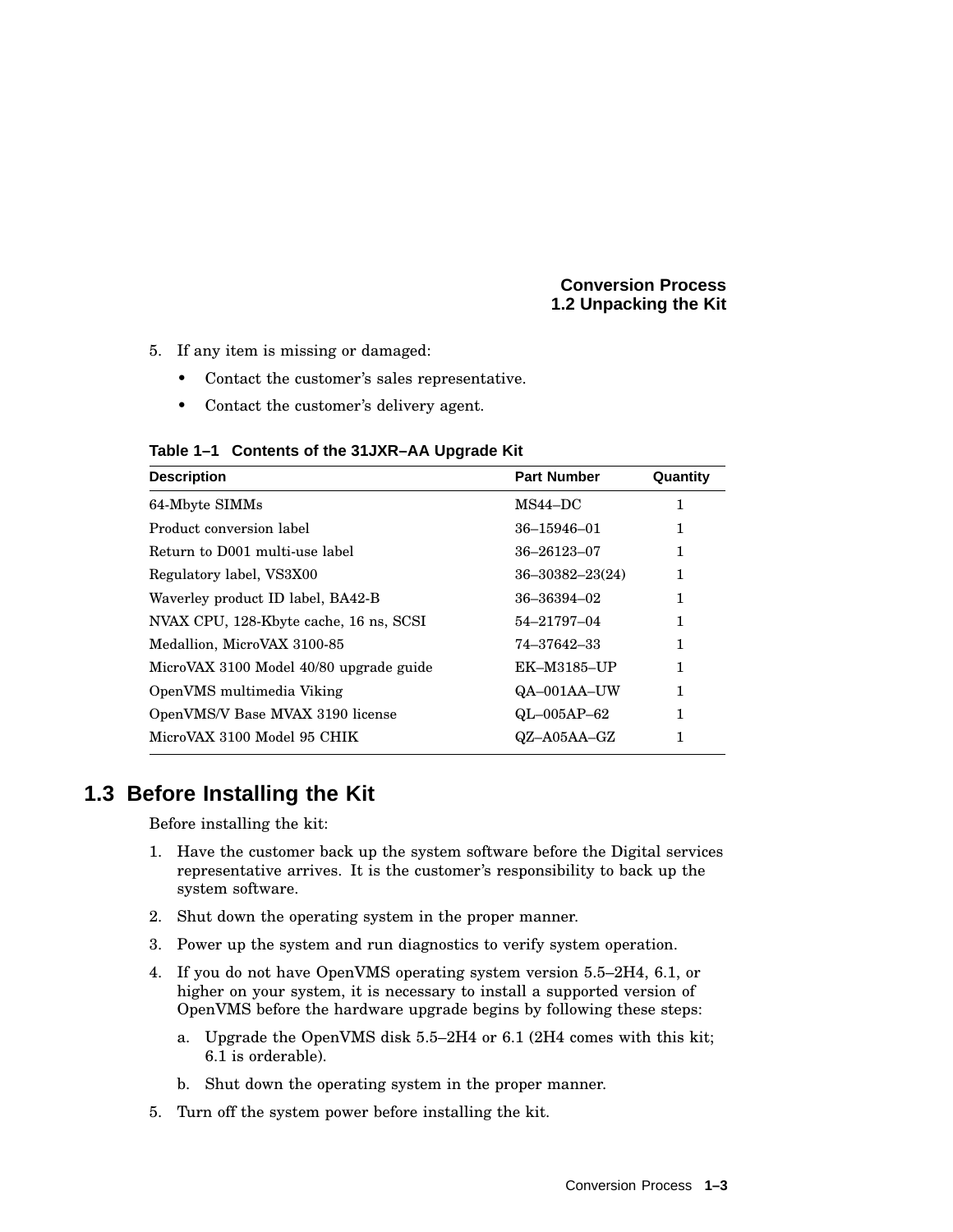# **1.4 Installing the CPU Module**

To install the new CPU module (convert to a MicroVAX 3100 Model 85):

1. Disconnect the power cord from the wall outlet, then from the system (Figure 1–1).





**O** Power cord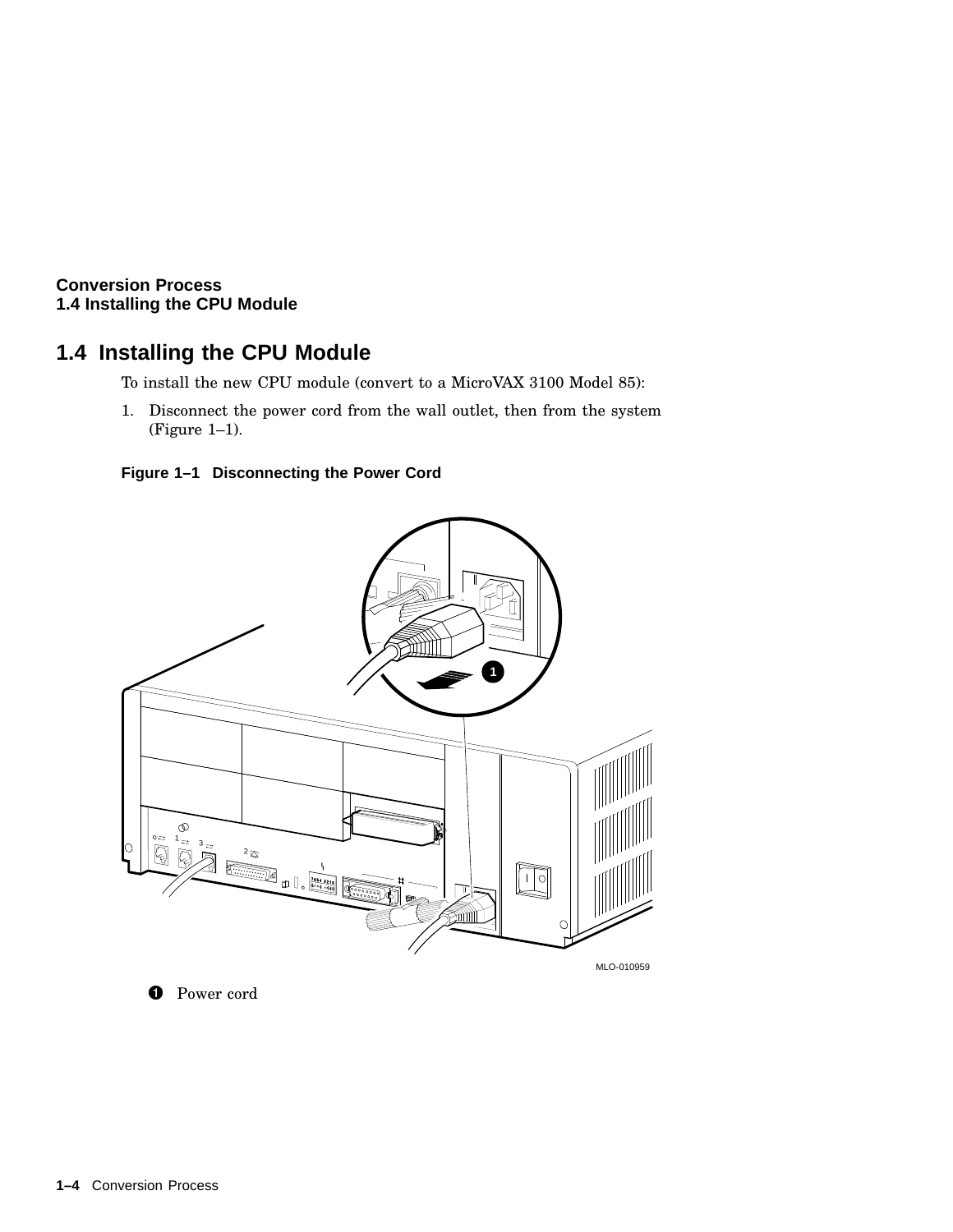2. Disconnect the console cable and any external CPU connectors. Remove the enclosure cover by removing the two screws at the rear of the system box and sliding it forward (Figure 1–2).

**Figure 1–2 Removing the Enclosure Cover**



- Ethernet external CPU connector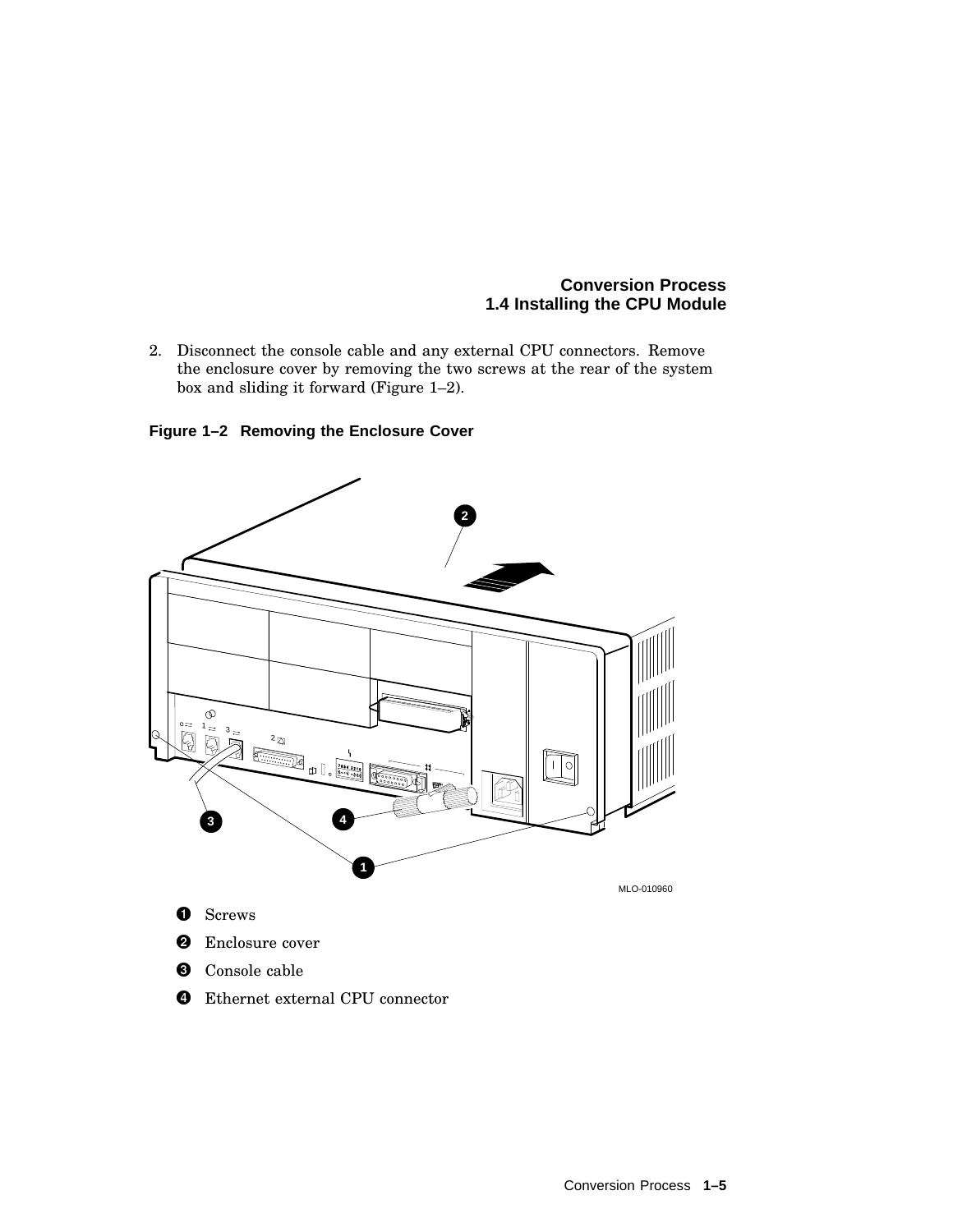3. Remove the upper and lower drive mounting shelves together as a single unit (it is not necessary to disassemble the shelves themselves). Unscrew all six screws from the shelves, leaving the topmost captive screw until last for support. Leave the captive screws in position and save the Phillips screws for reinstallation of the shelves (Figure 1–3).

**Figure 1–3 Unscrewing the Drive Shelves**

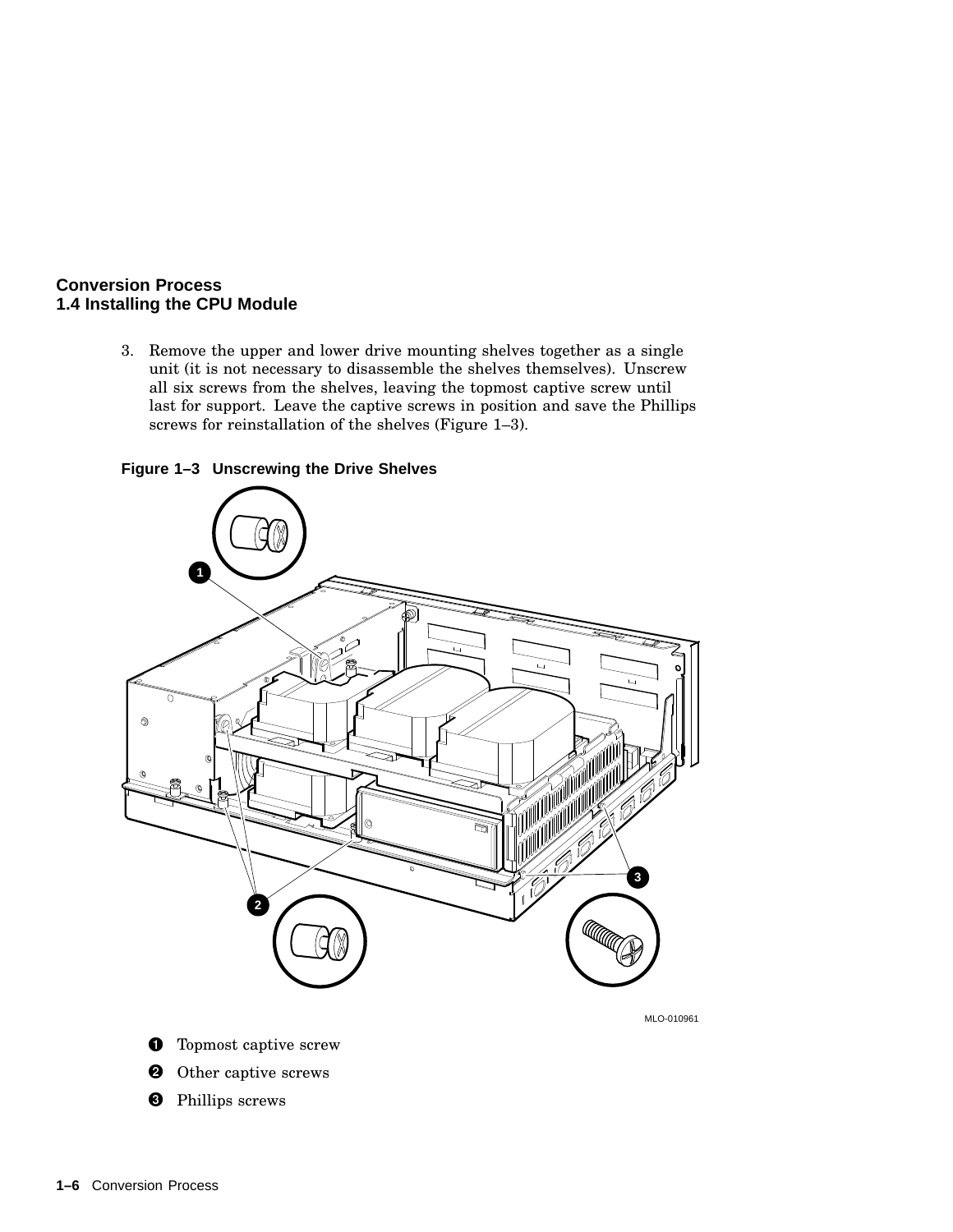4. Disconnect the internal power cables from the power supply (Figure 1–4).

**Figure 1–4 Disconnecting the Internal Power Cables**



**O** Internal power cables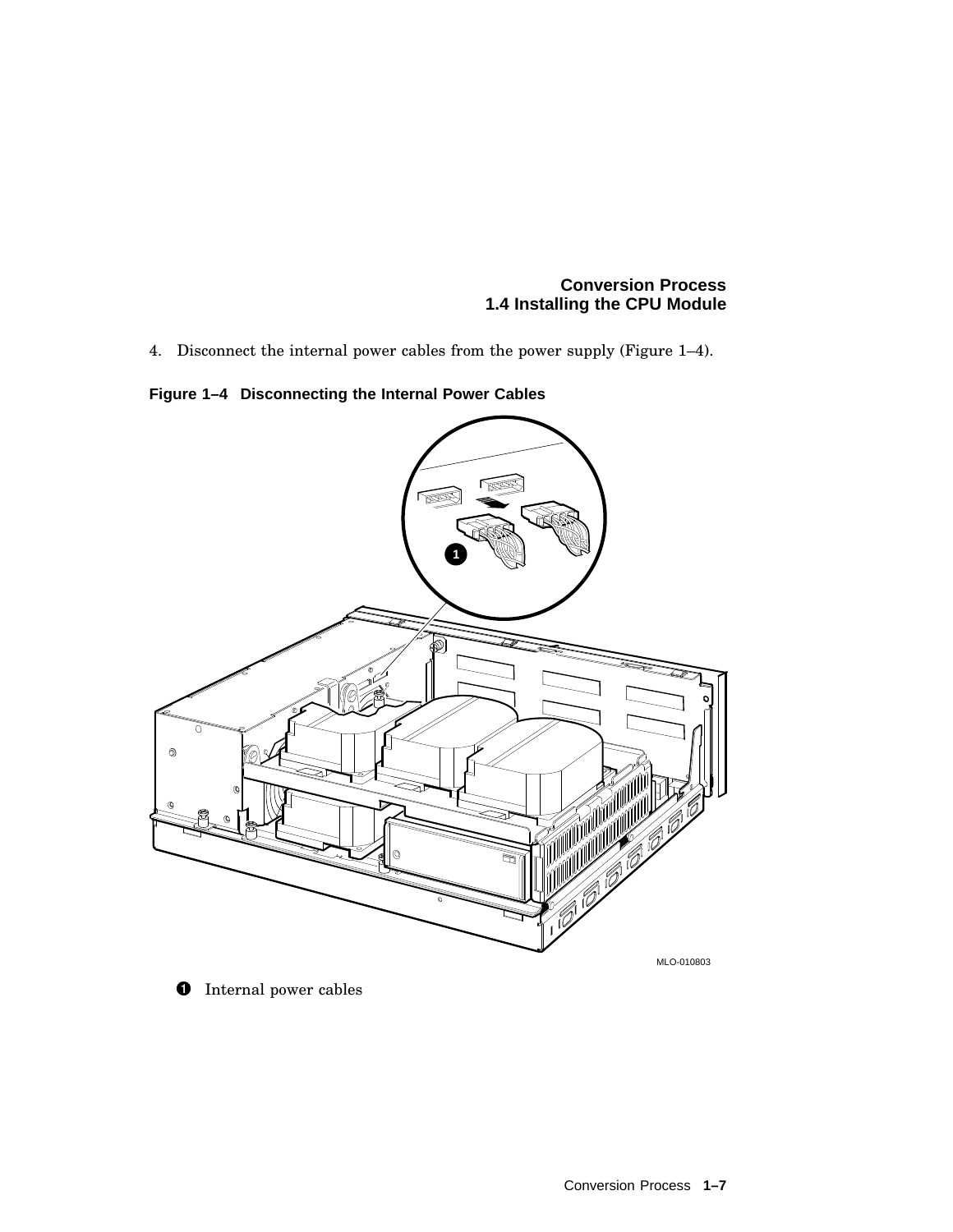5. Disconnect the internal SCSI connectors from all drives mounted on the shelves. Figure 1–5 shows one drive as an example.

#### **Figure 1–5 Disconnecting Internal SCSI Connectors**



6. Remove all SIMMs from the CPU module (Figure 1–6).

**Caution**

Static electricity can damage integrated circuits. Wear a wrist strap and place an antistatic mat under the system unit when working with the internal parts of the system unit.

**Note**

The SIMMs that you remove from your MicroVAX 3100 Model 40 or Model 80 cannot be used in a MicroVAX 3100 Model 85. They are to be returned for credit using the forms in Appendix A.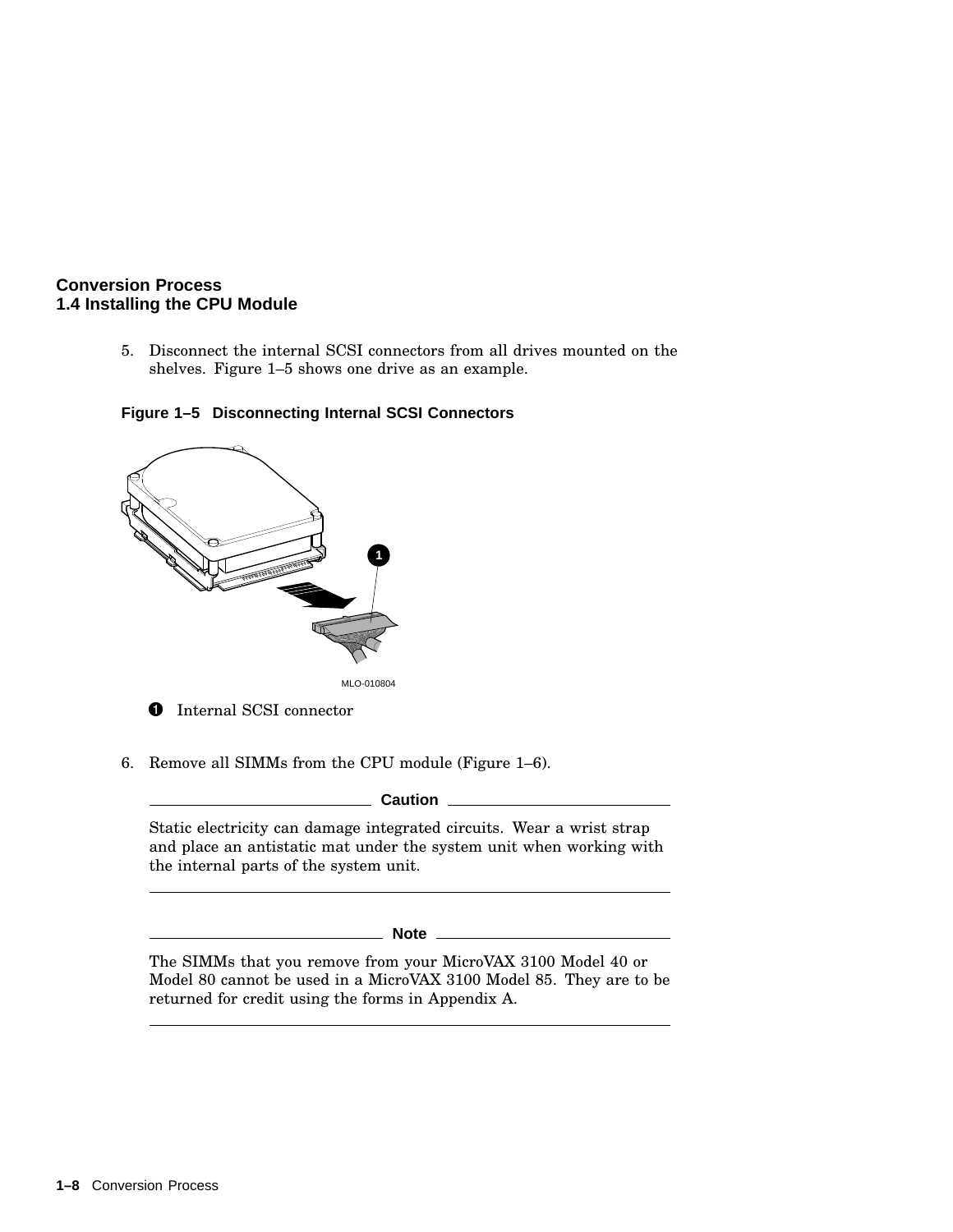Beginning with the SIMMs closest to the front of the enclosure, remove each as follows:

- 1. Release the memory module (SIMM) by pressing the metal board clips on the memory module connector away from the center.
- 2. Tip the memory module backward.
- 3. Lift the memory module up and out of the enclosure, and place it on an antistatic mat.



#### **Figure 1–6 Removing a SIMM**

MLO-009876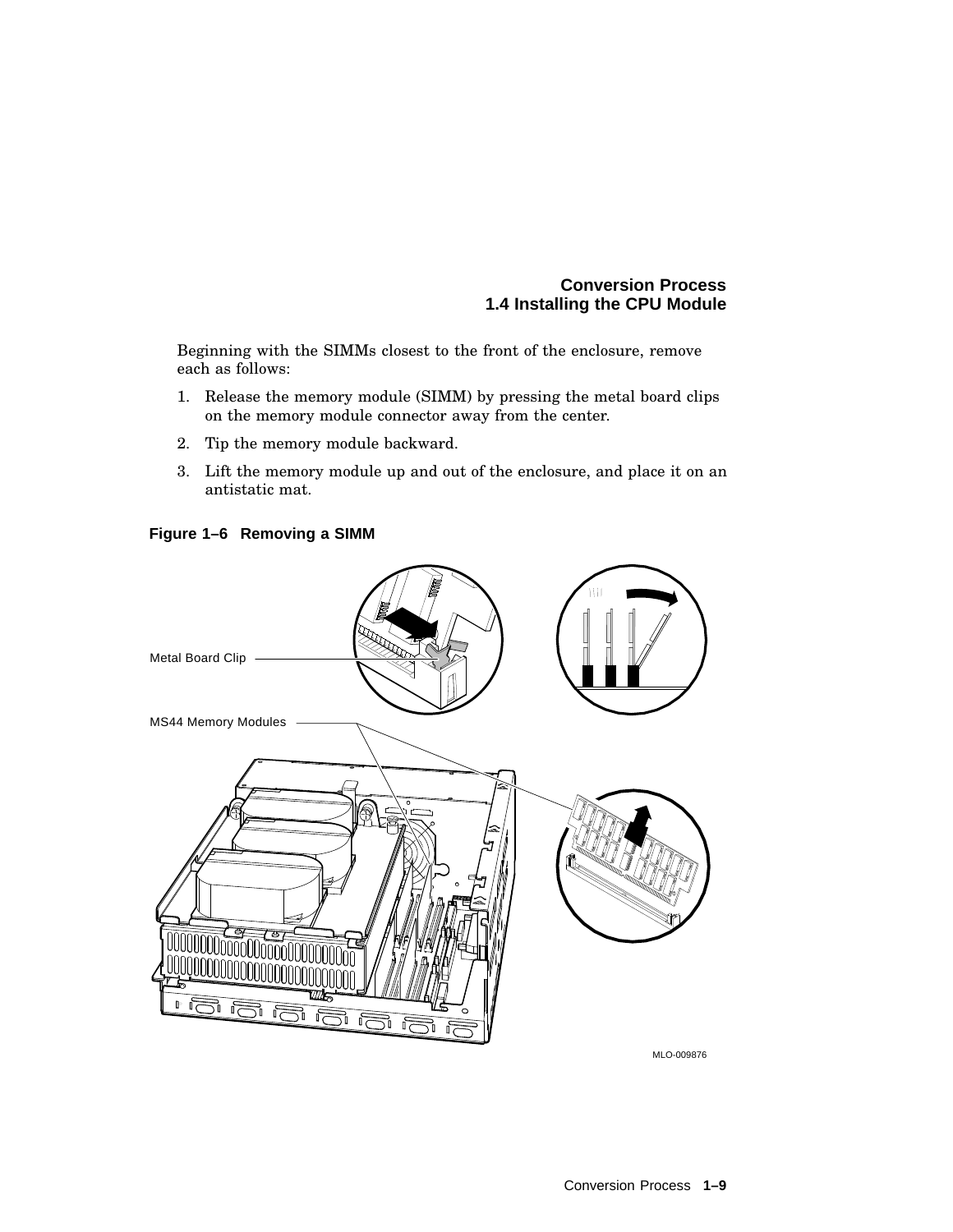7. Disconnect the internal SCSI cable from the CPU module (Figure 1–7).





**O** Internal SCSI cable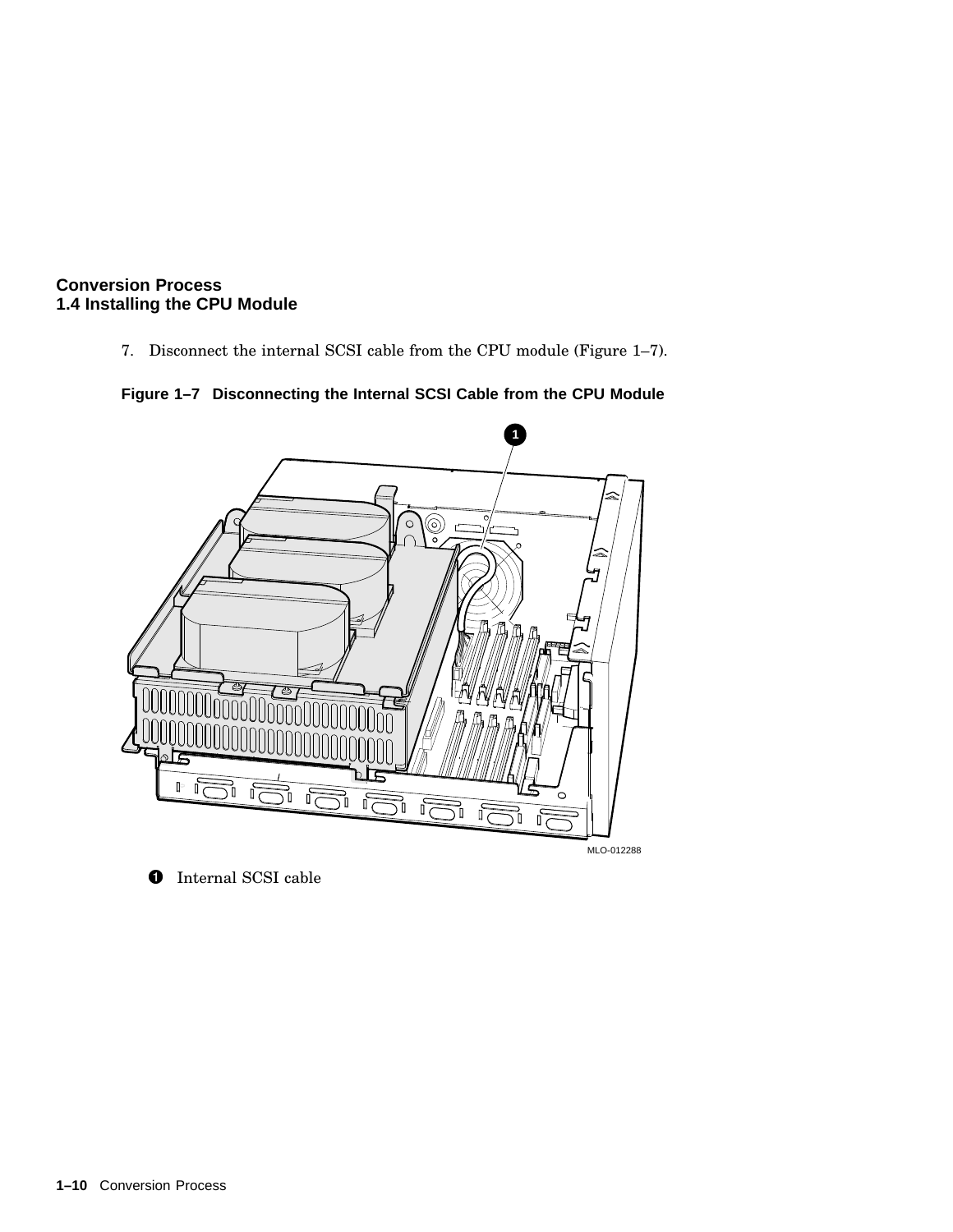8. Remove the drive mounting shelves by sliding them forward (Figure 1–8) and lifting them forward and up from the enclosure (Figure 1–9).



**Figure 1–8 Sliding the Drive Mounting Shelves Forward**

**O** Drive mounting shelves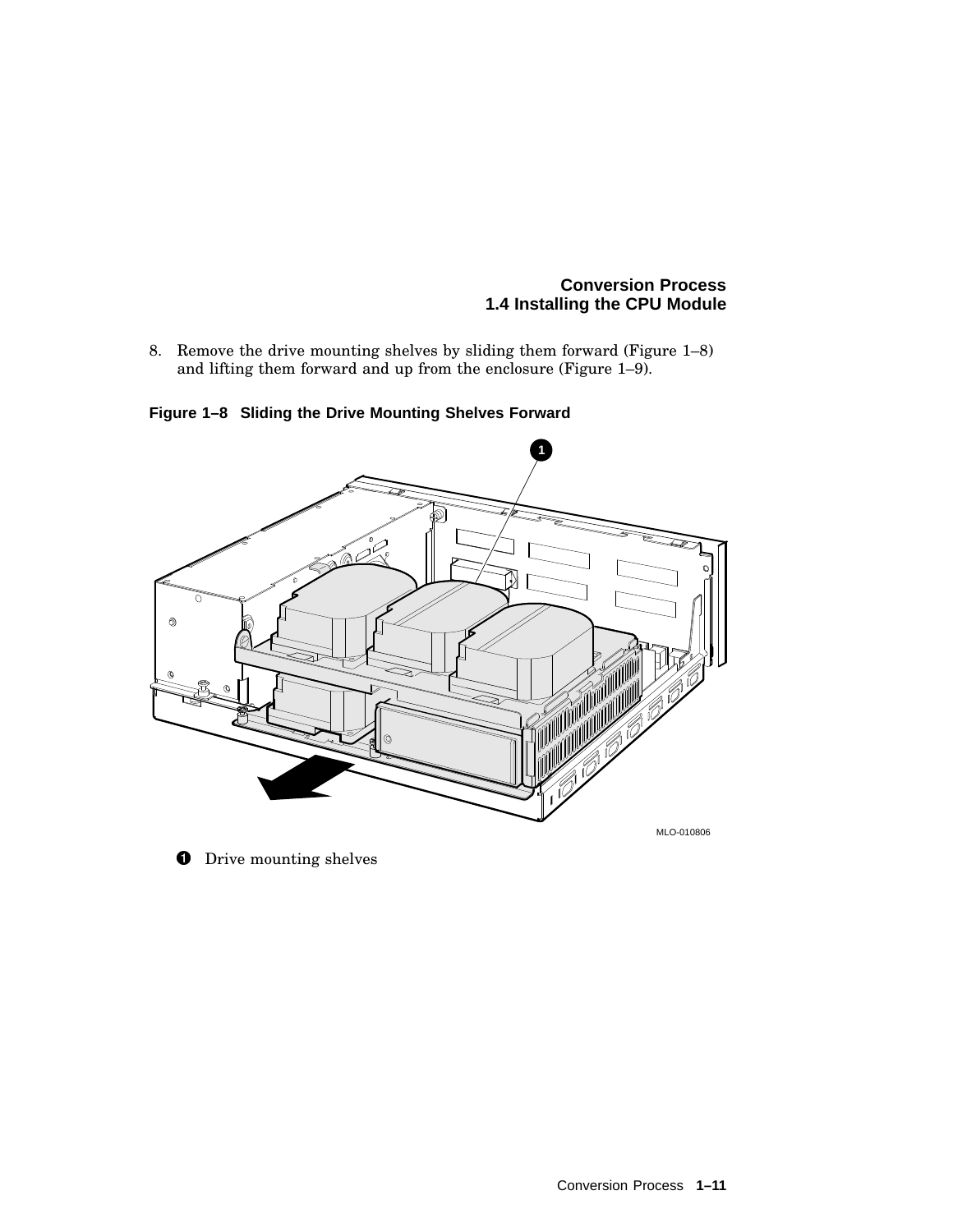



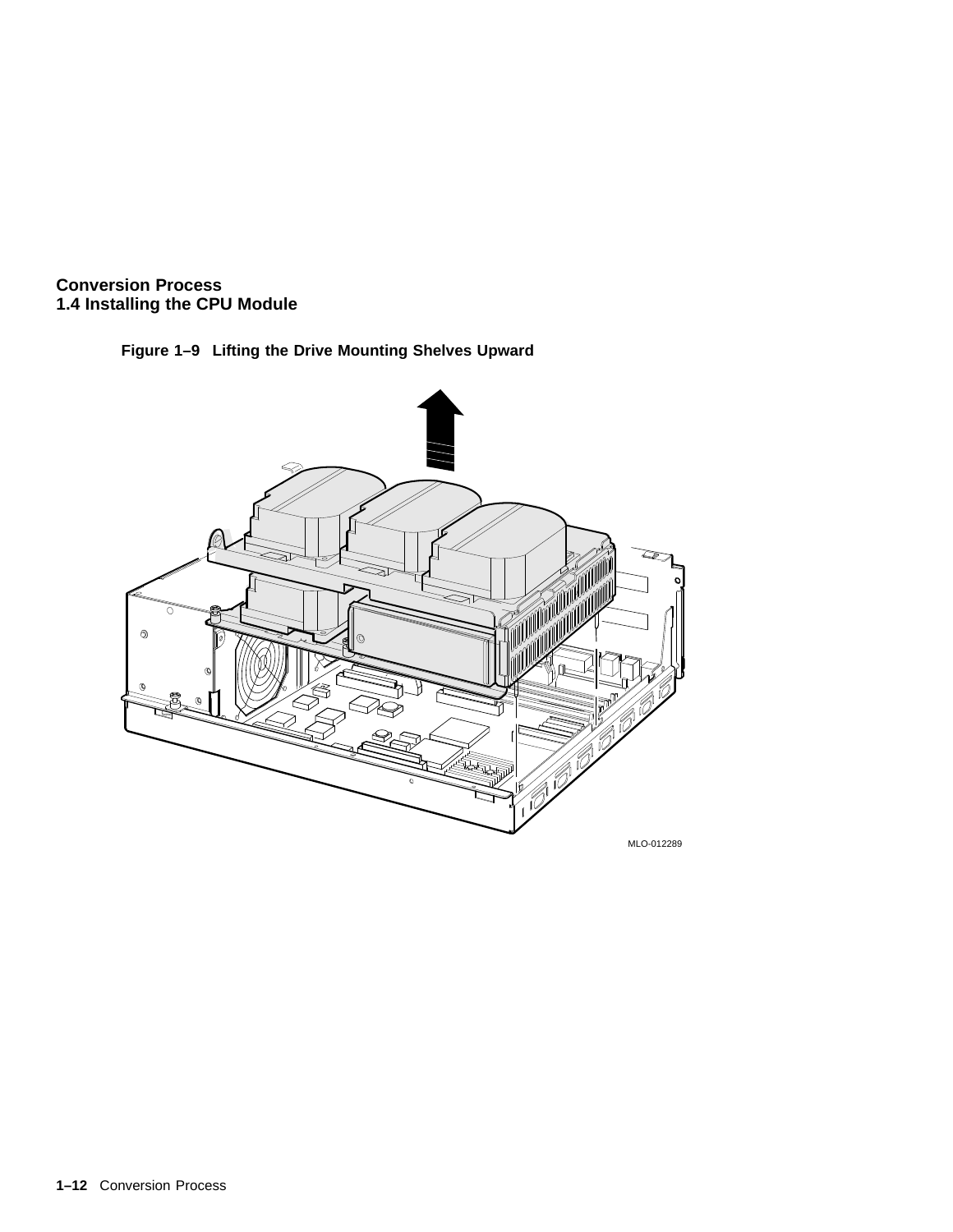- 9. Remove all cables from the CPU module (Figure 1–10).
	- a. Disconnect the external SCSI cable at the connector on the CPU module.
	- b. Disconnect any internal communications options cables from the CPU module.
	- c. Disconnect the CPU power cable from the CPU module.

#### **Figure 1–10 Disconnecting the External SCSI, Communication Options, and CPU Power Cables**



- **O** External SCSI cable
- **2** Internal communications option cable(s)
- **<sup>6</sup>** CPU power cable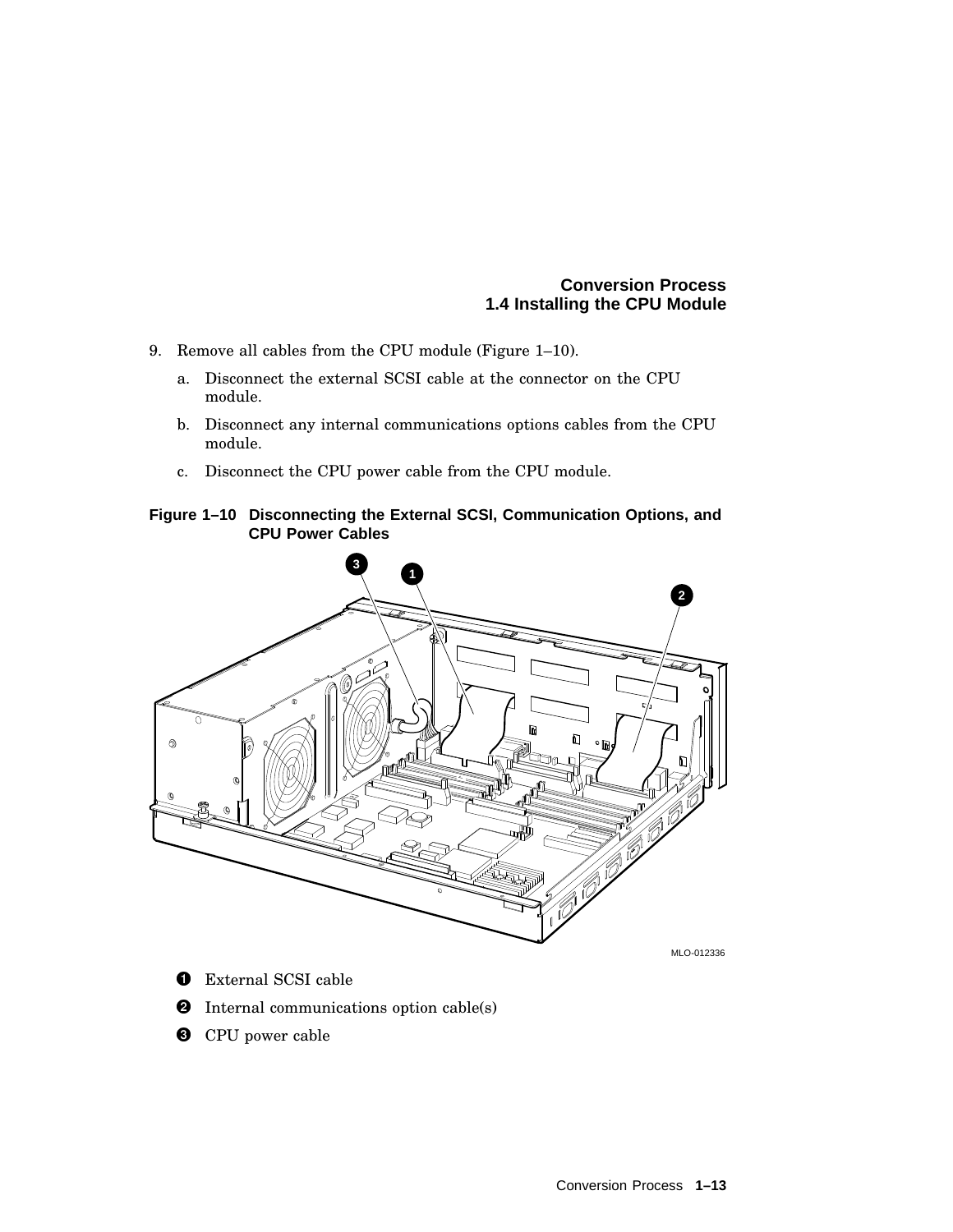10. To remove the CPU module, follow these steps:

|                                                                                                       | Caution                                                                                                                                                                                                                                                                                              |  |  |
|-------------------------------------------------------------------------------------------------------|------------------------------------------------------------------------------------------------------------------------------------------------------------------------------------------------------------------------------------------------------------------------------------------------------|--|--|
| Ensure that you do not damage any of the CPU module components by<br>exerting too much force on them. |                                                                                                                                                                                                                                                                                                      |  |  |
| a.                                                                                                    | Press the two spring clips (marked by arrows in Figure 1–11) that<br>secure the CPU module in position. The CPU module moves forward<br>under the tension of the connector gaskets. If necessary, slide the<br>CPU module back until it disengages from the ten keyhole cutouts<br>$(Figure 1-11)$ . |  |  |

- b. Use your finger, in the semicircular cutout on the front edge of the CPU module, to lift up the front edge of the CPU module (Figure 1–11).
- c. While supporting the front of the CPU module with one hand, guide the connectors on the back of the CPU module out of the corresponding cutouts on the back of the enclosure.
- d. Remove the CPU module from the enclosure.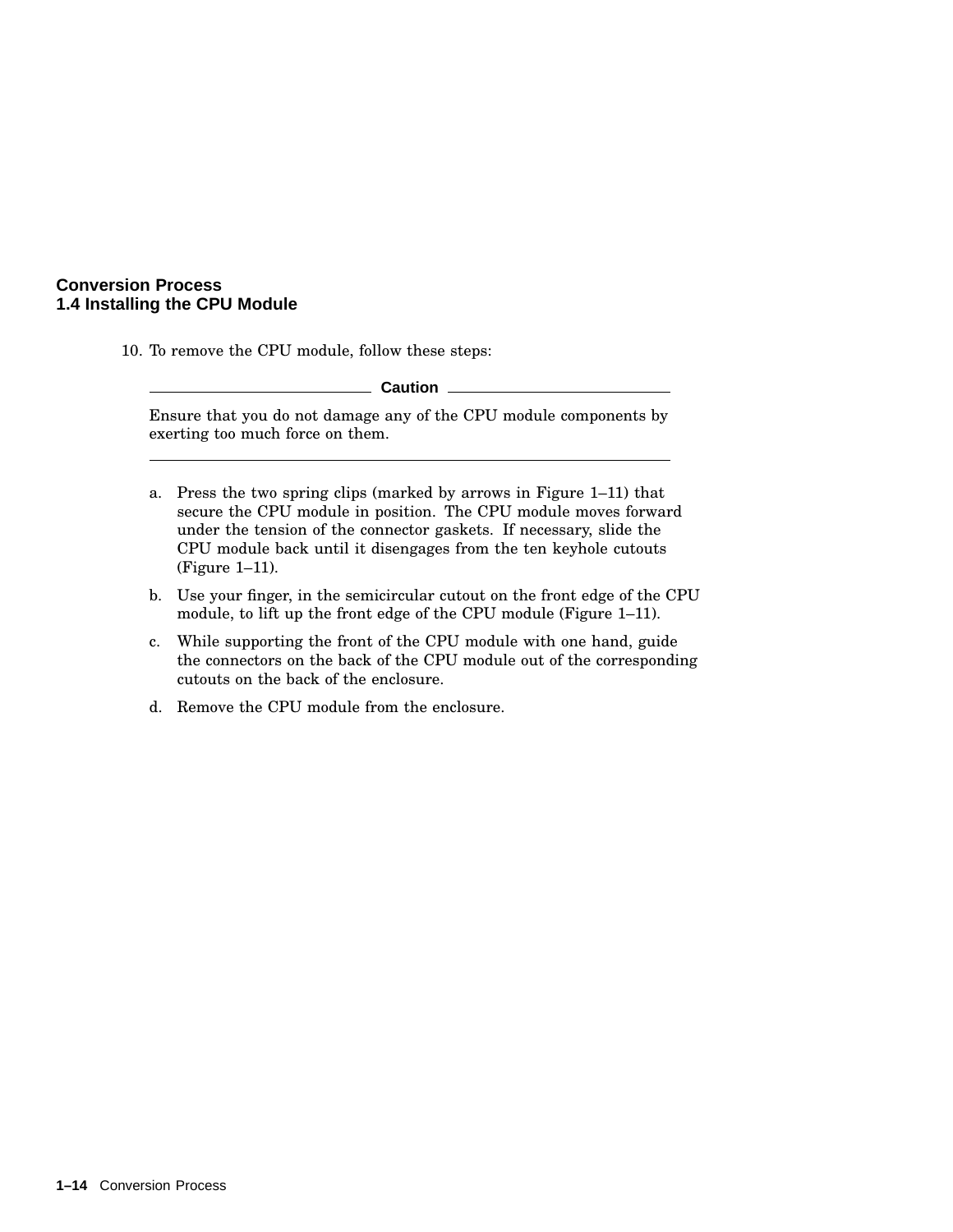



**8** Keyhole cutouts (10)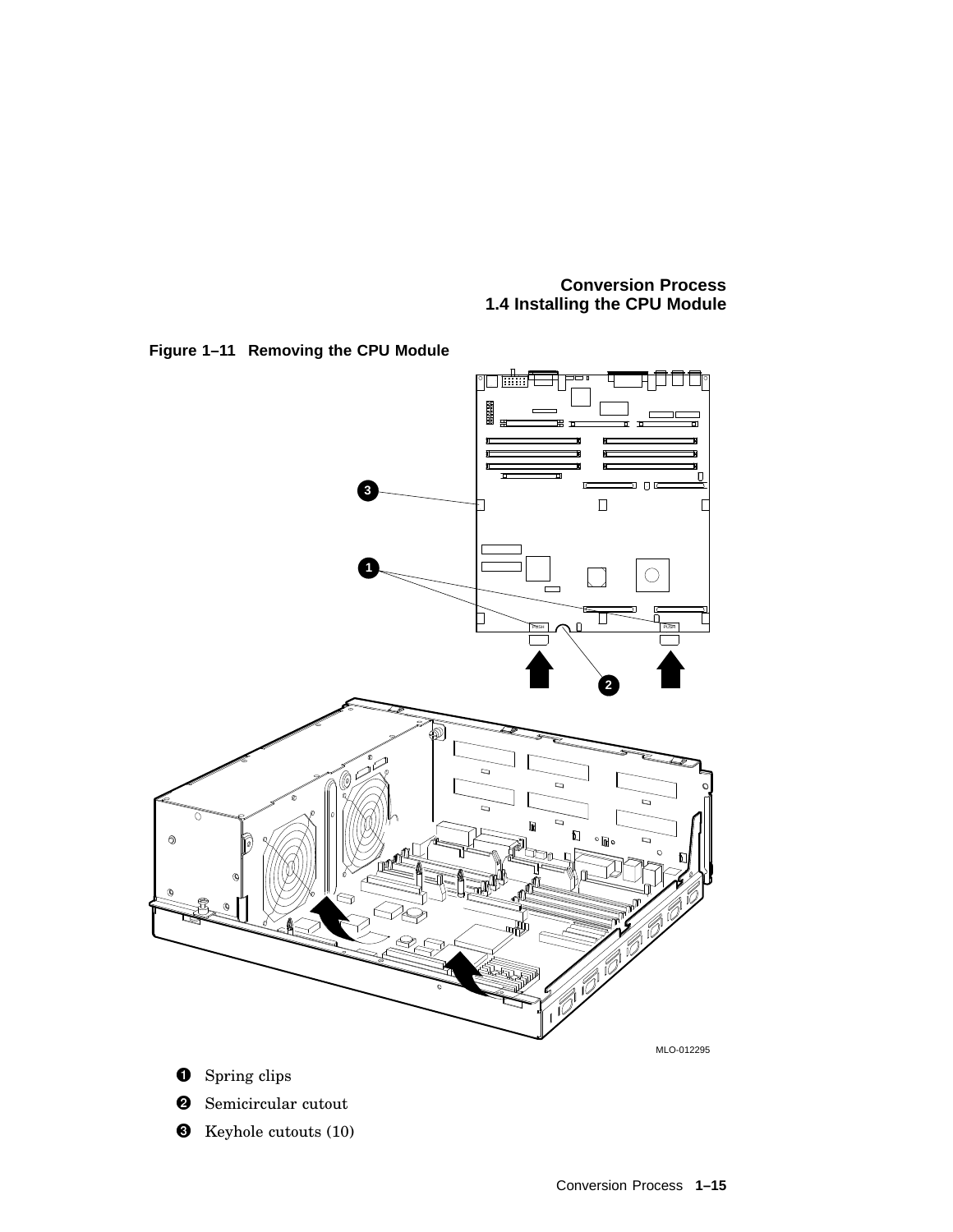- 11. To install the new CPU module, follow these steps:
	- a. Place the CPU module in the enclosure so that the connectors on the CPU module align with the corresponding cutouts in the back panel of the enclosure. Use the ThinWire Ethernet port as an anchor point to adjust the position of the CPU module correctly.
	- b. Align the keyhole cutouts in the CPU module with the corresponding standoff pillars in the base of the enclosure.

**Caution**

Ensure that you do not damage any of the CPU module components by exerting pressure on them.

c. Press the CPU module at the two positions marked *push*. The spring clips push the standoff pillars into the keyhole cutouts that secure the CPU module in position (Figure 1–11).

**Note**

If you are installing a KZDDA upgrade (SCSI daughter card) in addition to the KA55 CPU, refer to the *MicroVAX 3100 Model 90 SCSI Upgrade Manual*, EK–501AA–UP, for instructions at this point.

For clarity, cables not applicable to a particular step are omitted from some of the following illustrations.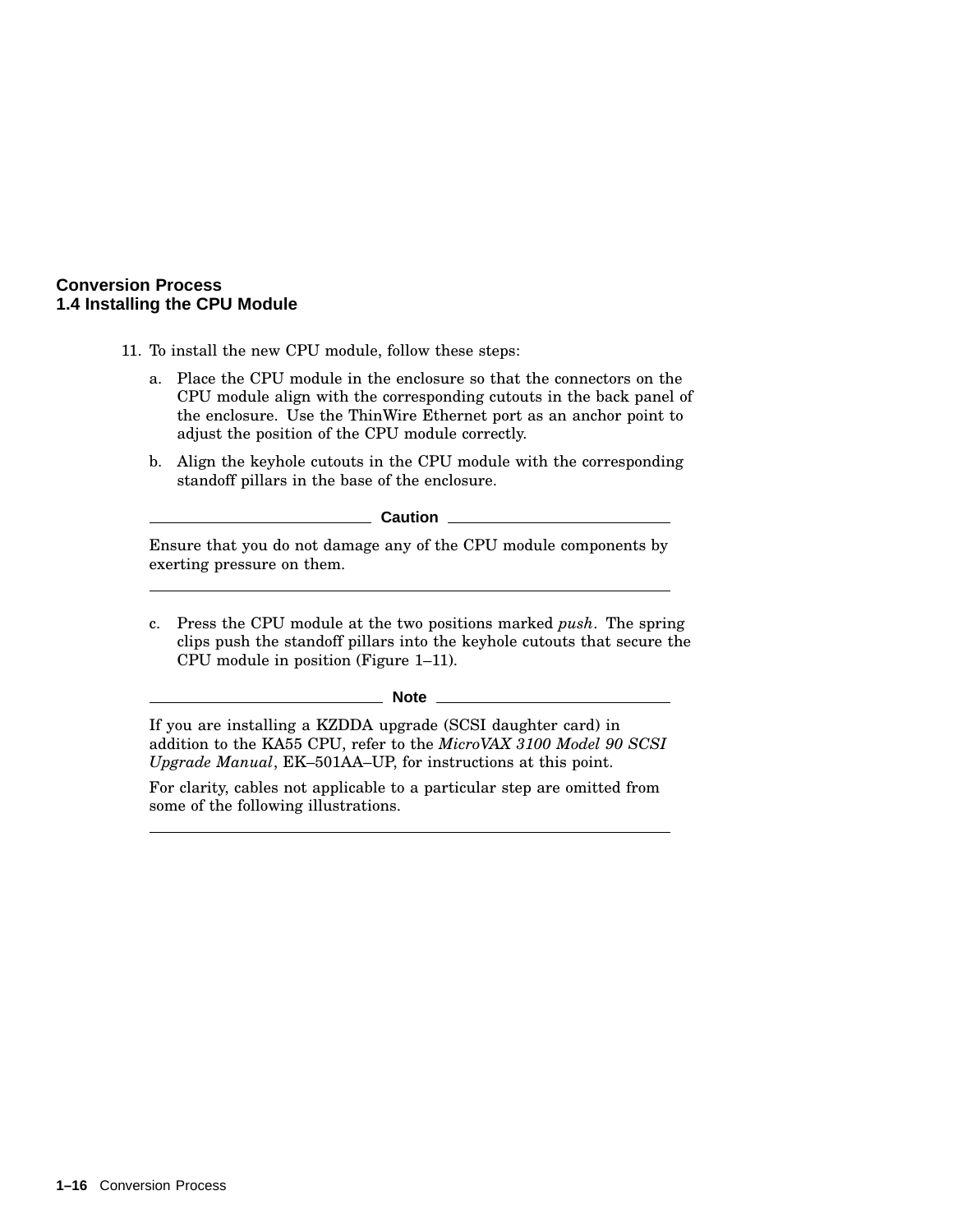- 12. Reconnect all cables to the CPU module (Figure 1–12).
	- a. Reconnect the external SCSI cable (17–2944–01) to the connector on the CPU module.
	- b. Reconnect any internal communications options cables.
	- c. Reconnect the CPU power cable to the CPU module.

**Figure 1–12 Connecting the External SCSI Cable to the CPU Module**



- **O** External SCSI cable
- **2** Internal communications option cable(s)
- **O** CPU power cable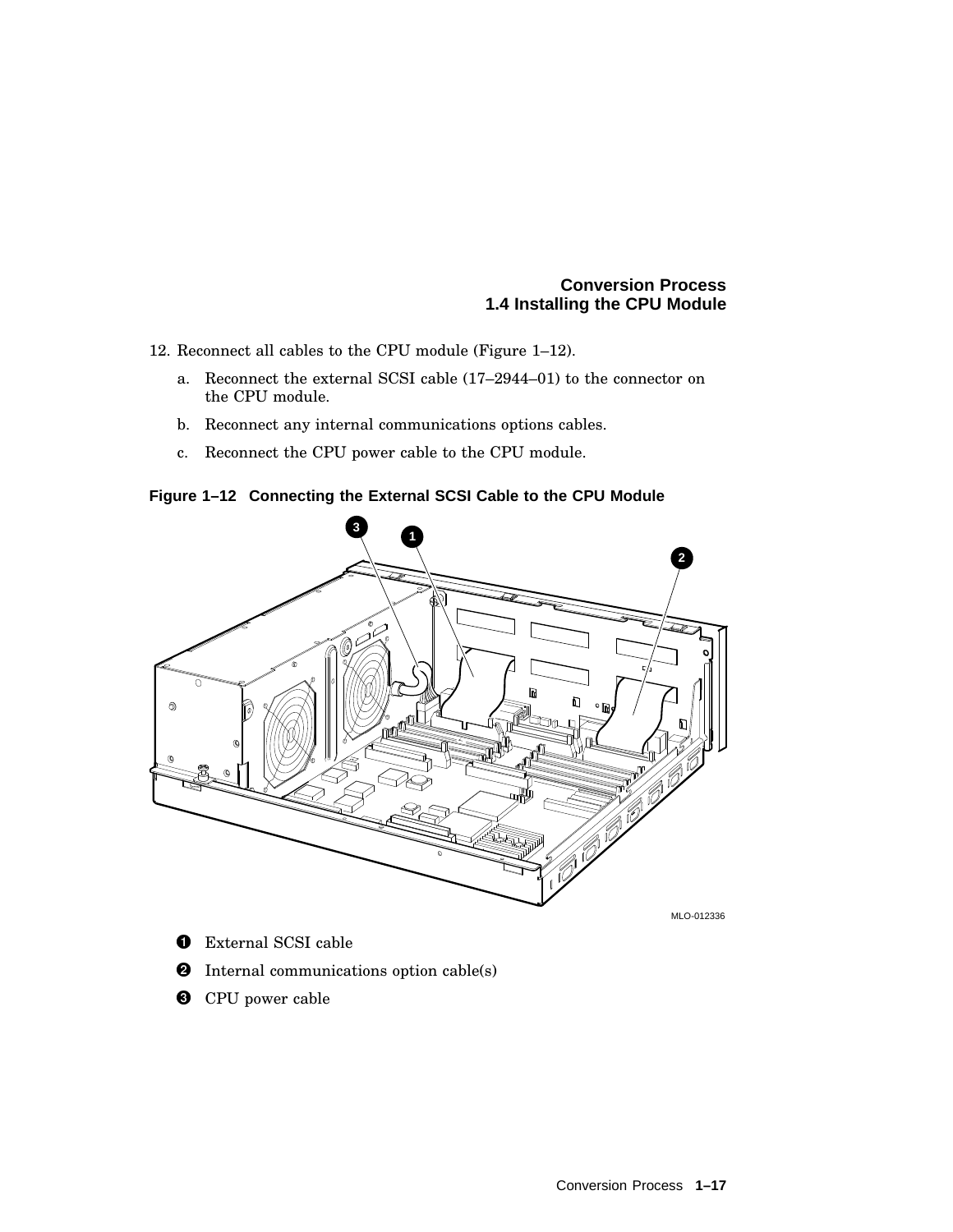- 13. Reinstall the upper and lower drive mounting shelves in the system box, and connect the internal SCSI cable (17–03588–01 or 17–02943–01) to the CPU module.
	- a. Position the shelves by lining up the bracket tabs, but do not slide them backward yet (Figure 1–13).

**Figure 1–13 Aligning the Drive Mounting Shelves**



**O** Bracket tabs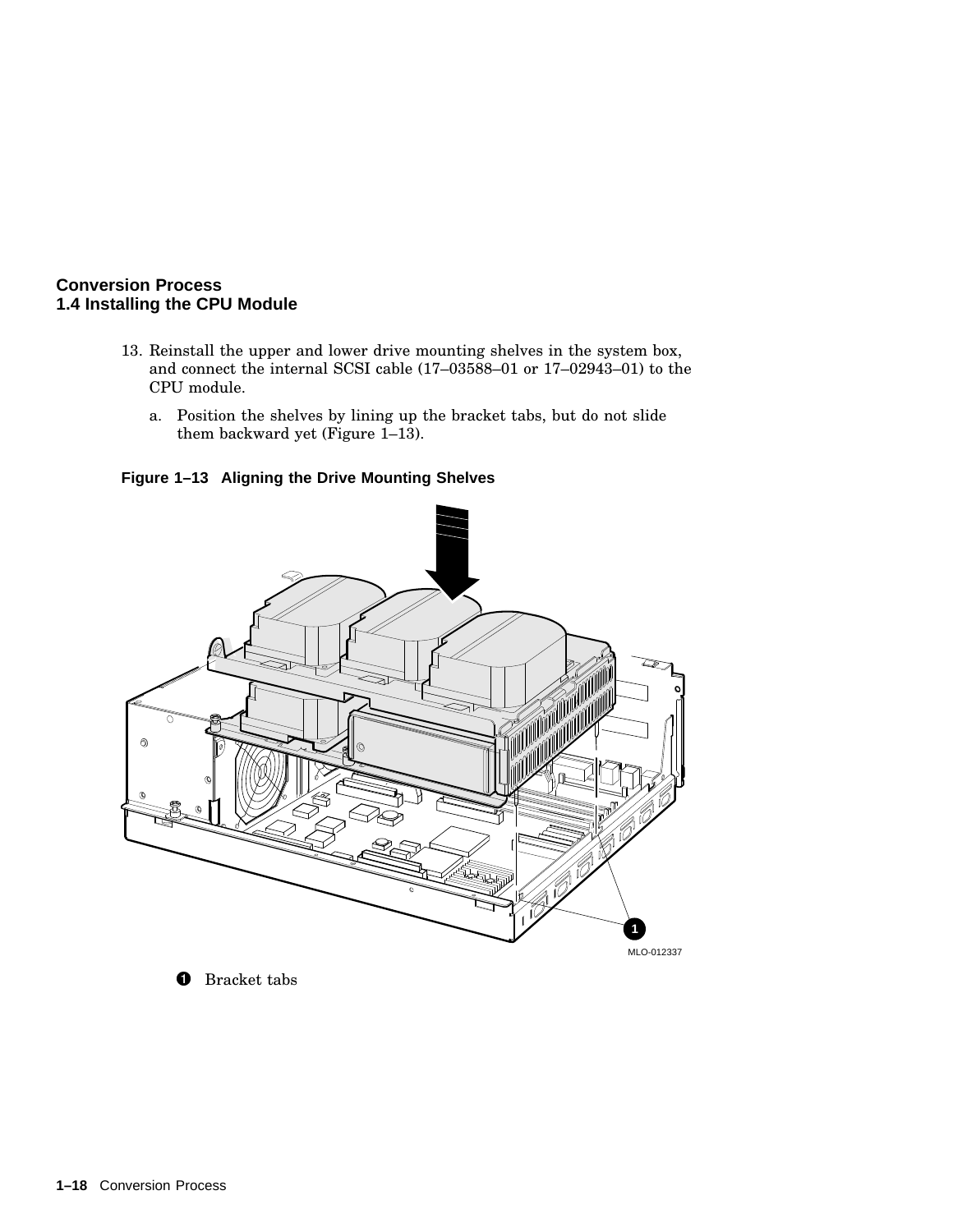- b. Connect the internal SCSI cable to its connector on the CPU module (Figure 1–14).
- c. Slide the shelves down and backward into place so that the holes on the bracket tabs line up with their cutouts.

**Figure 1–14 Reinstalling the Drive Mounting Shelves**



**O** Internal SCSI cable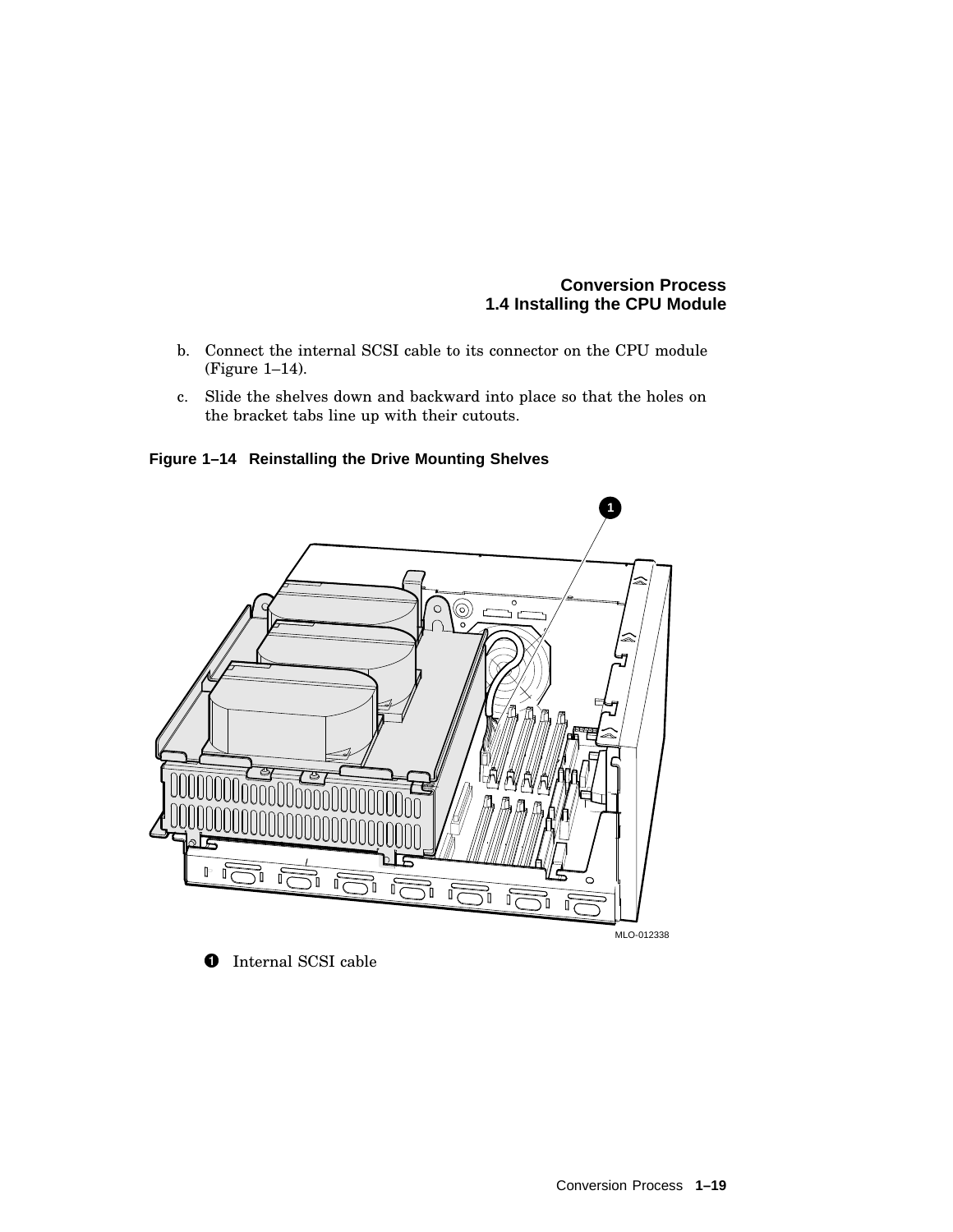- d. Tighten the shelves in place using the six screws that held them in originally (Figure 1–15).
	- 1. Tighten the topmost captive screw first so that the shelves do not fall and damage components underneath.
	- 2. Tighten the remaining captive screws.
	- 3. Replace and tighten the Phillips screws.

#### **Figure 1–15 Securing the Drive Mounting Shelves**

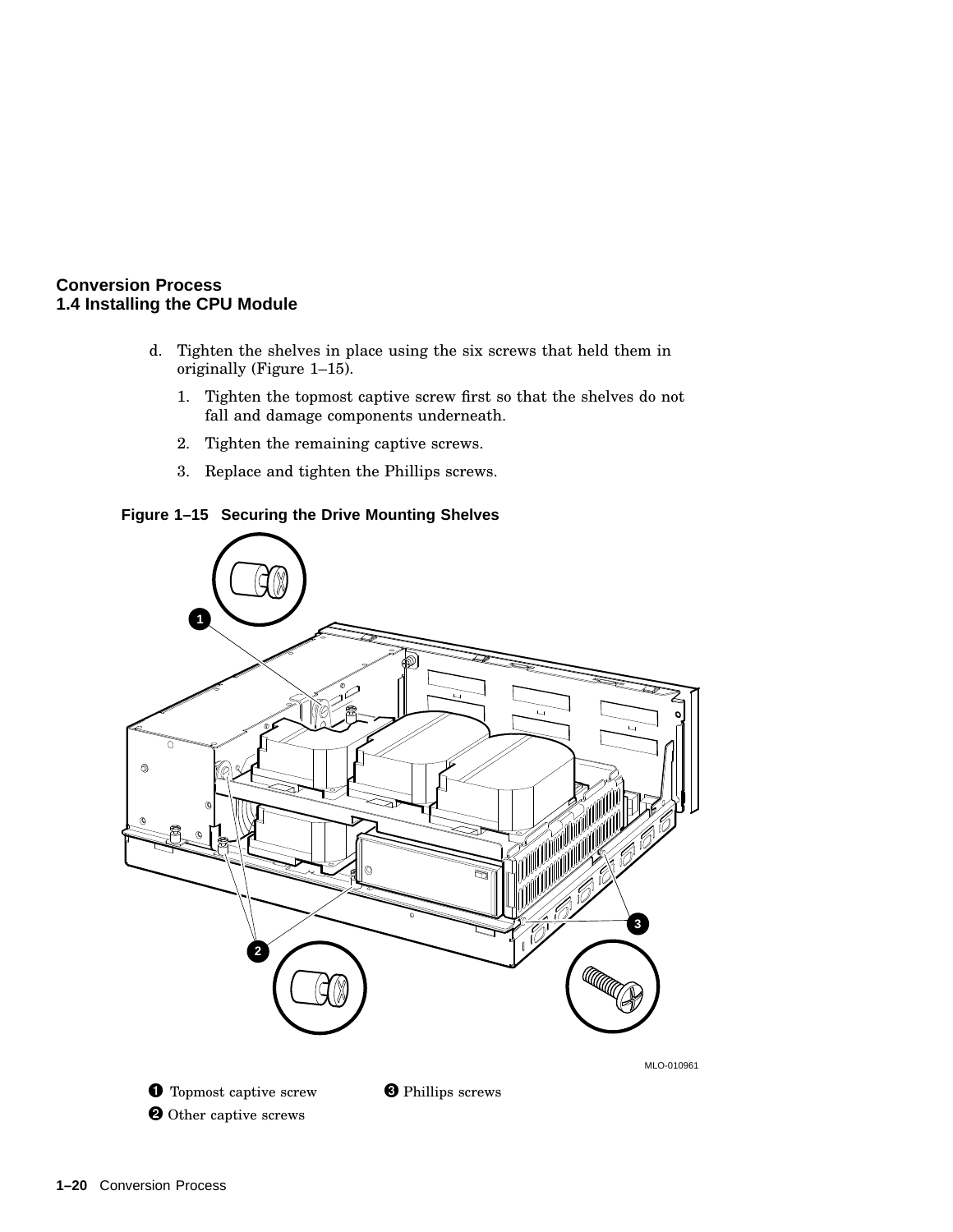14. Determine the appropriate orientation of the new SIMMs to be installed. The upgrade kit includes MS44–DC (four MS44–CA 16 Mbyte SIMMs, totaling 64 Mbytes of memory). A customer may order another MS44–DC or MS44L–BC (four MS44L–AA 4 Mbyte SIMMs totaling 16 Mbytes of memory) as an option.

MS44–DC (four MS44–CA SIMMs) must be installed in either the "1" bank or the "0" bank of connectors; do not mix banks.

**Note**

Figure 1–16 shows the banks of slots as they are viewed from the front of the system. The "1" set of banks is shaded for identification.

**Figure 1–16 Identifying Appropriate Banks of SIMM Connectors.**

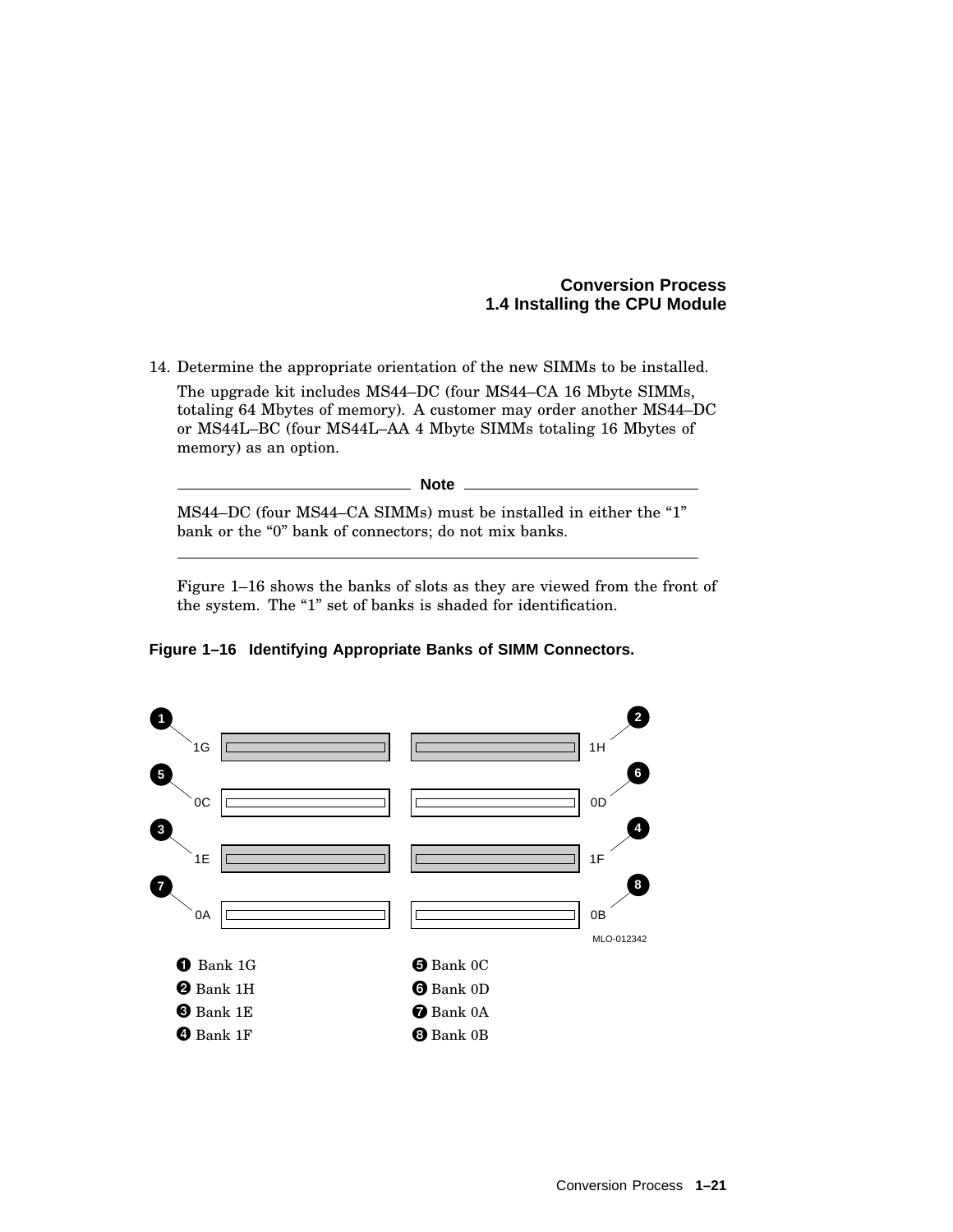15. Install the new SIMMs as follows, beginning with the module closest to the front of the enclosure (Figure 1–17).

#### **Caution**

When installing a SIMM, note that the connectors on the CPU module are keyed so that you cannot install the module with an incorrect orientation. Do not try to force a module into a connector with an incorrect orientation.

- 1. Tip the memory module backward.
- 2. Slide the module into its connector while still tipped backward, and tip it back upright.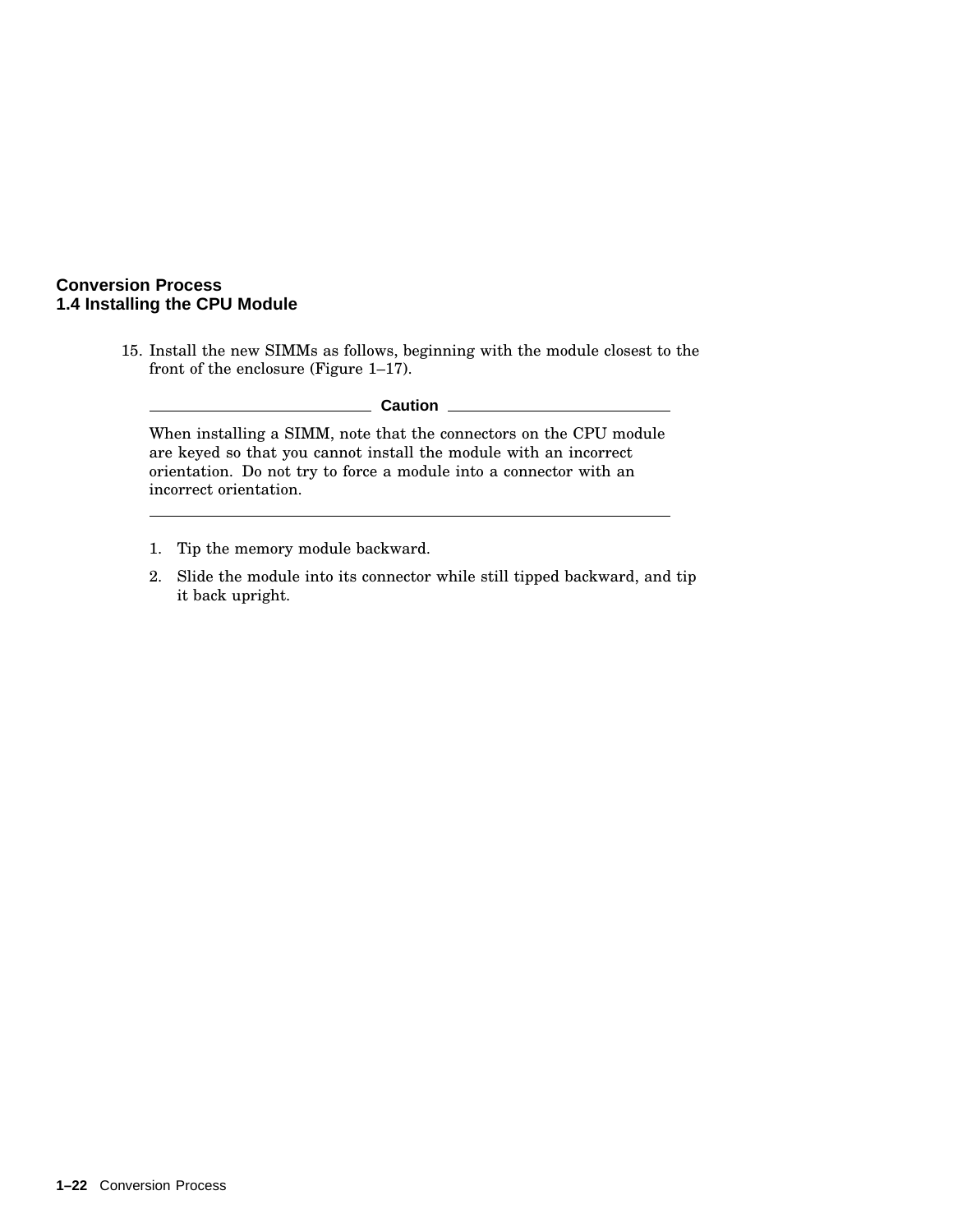

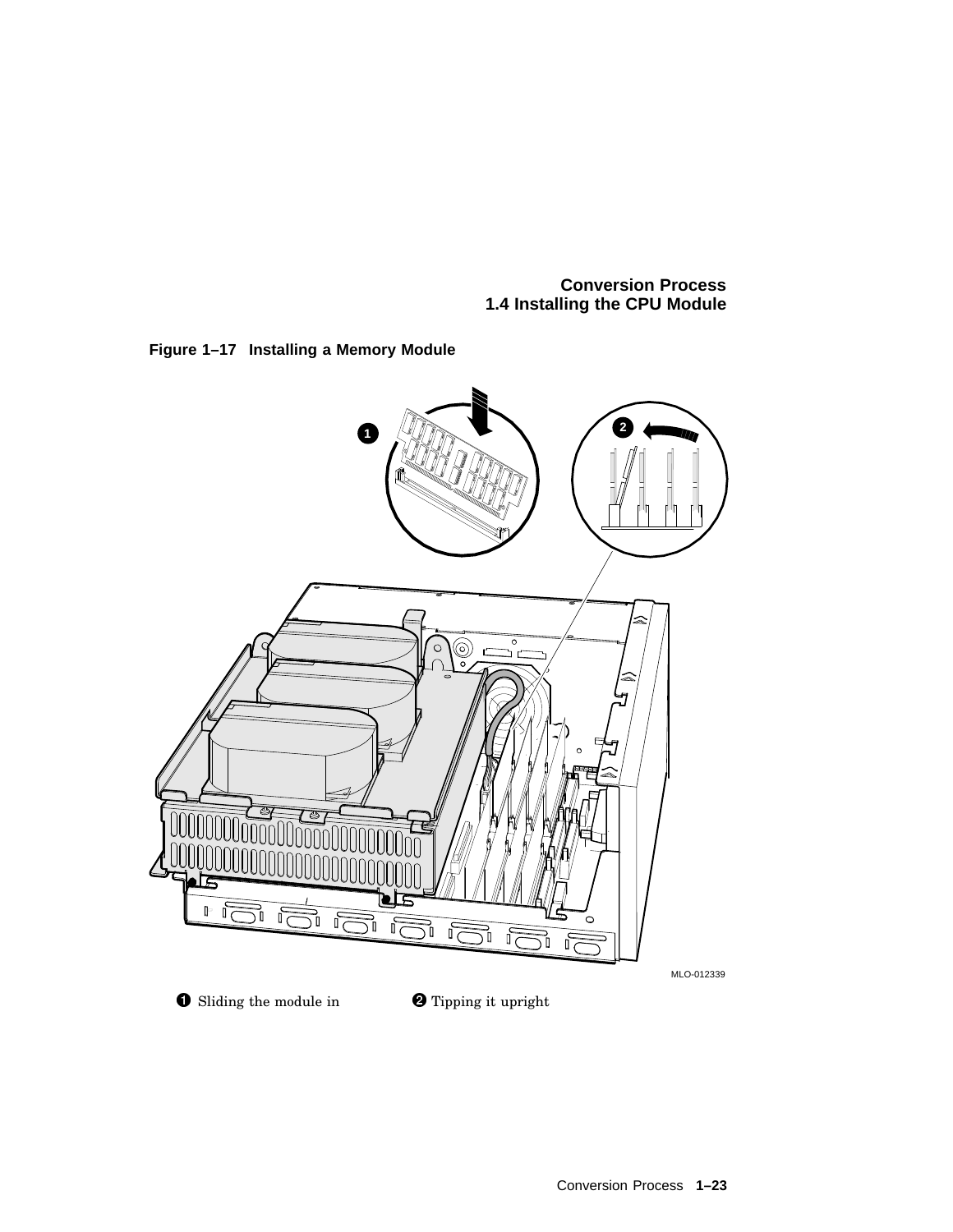- 16. Reconnect the SCSI connectors to the drives (Figure 1–5).
- 17. Reconnect the internal power cables (Figure 1–4).
- 18. Reinstall the enclosure cover, reconnect the console cable to port number 3, and reconnect all external CPU connectors (Figure 1–2).
- 19. Place the new label, 36–30382–23 (24), whichever is appropriate for your country, over the existing label.
- 20. Remove the system medallion and install the new one, 74–37642–33. See Figure 1–18.
	- a. Peel the backing off the new medallion.
	- b. Apply the new medallion in place of the original one.



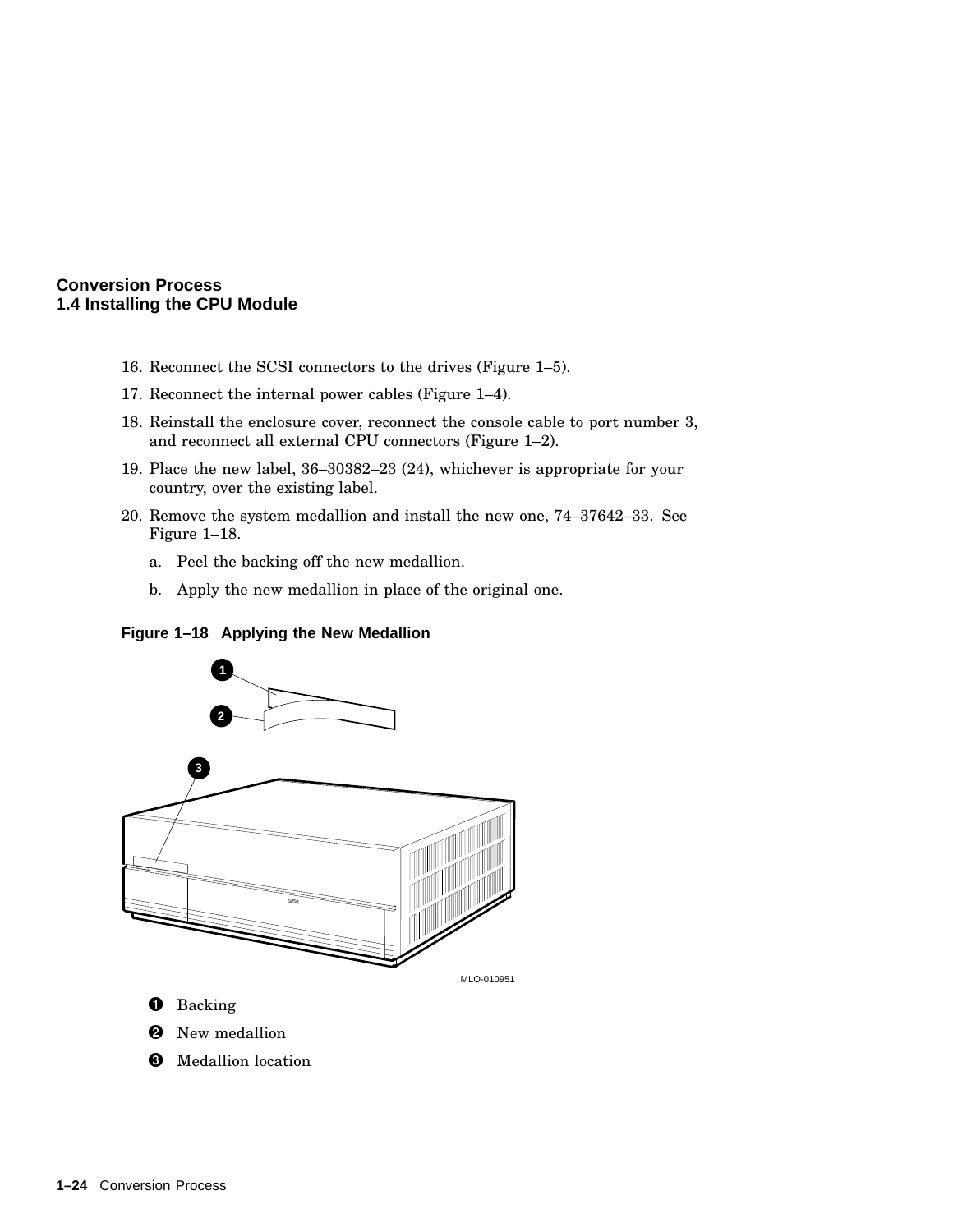21. Cut the new serial label (36–36394–02) as shown in Figure 1–19 and discard the left side. Place the remaining part of the new serial label on the right side of the old serial label (located on the top left corner of the rear bezel).

| Figure 1-19 New Serial Label |       |           | $\overline{1}$ |                   |                                |  |
|------------------------------|-------|-----------|----------------|-------------------|--------------------------------|--|
| TМ<br>ahah lah               | Model | <b>SN</b> |                | Hz 50-60<br>W 215 | V-100-120/220-240<br>A 3.0/1.5 |  |
|                              |       |           |                |                   | MLO-012340                     |  |



- 22. Apply the conversion label (36–15946–00) in any spot on the system box you wish.
- 23. Have the customer reinstall system data (if necessary).
- 24. Fill out the forms in Appendix A.
- 25. Return the original CPU module and SIMMs as instructed (see Appendix A).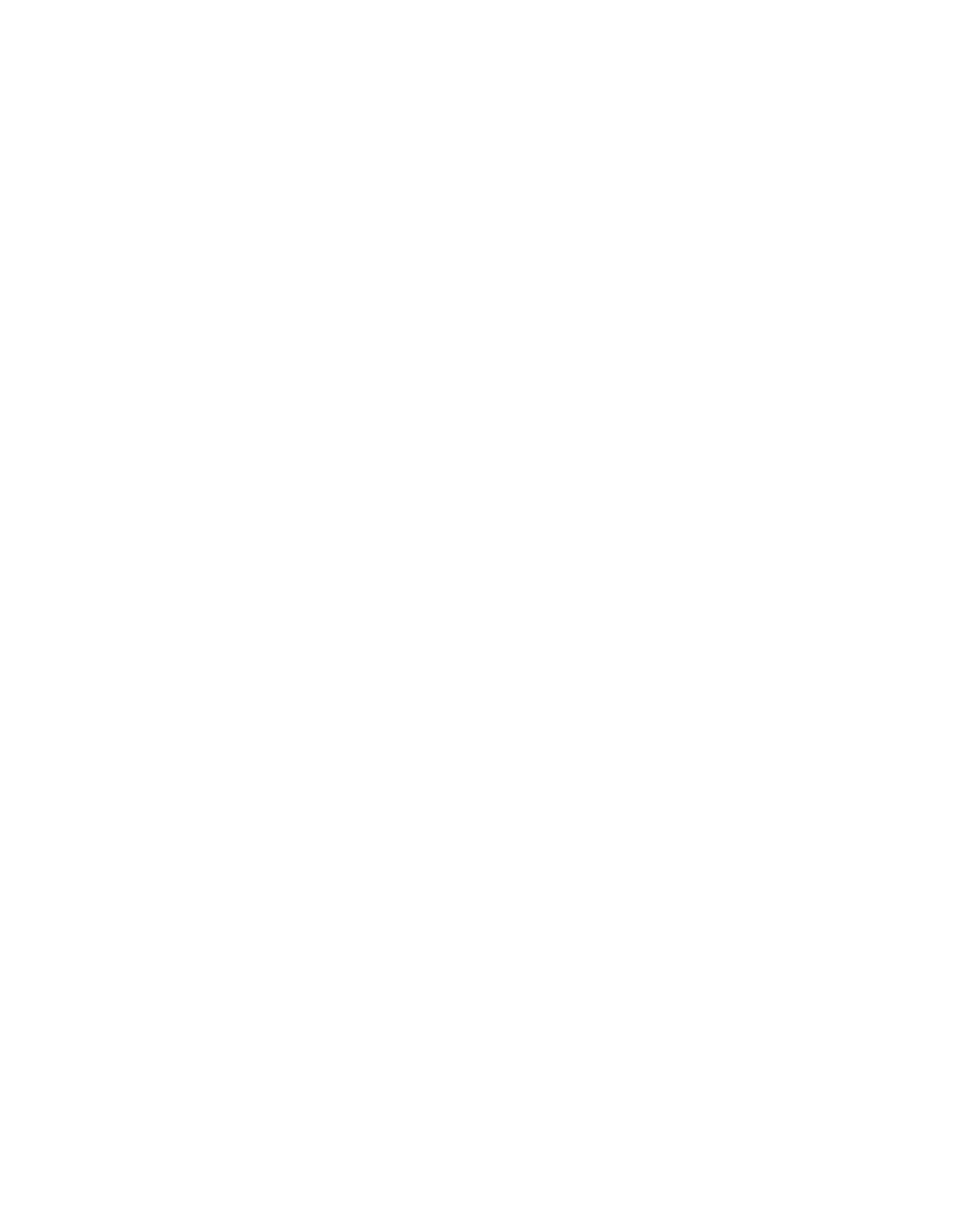# **A Mandatory Return Procedure and Forms**

The original CPU module and SIMMs must be returned to Digital Equipment Corporation. Digital services personnel must follow the instructions for repackaging and returning them. These instructions apply only to United States area installations.

For installations outside the United States area, contact the local Digital Equipment Corporation office for return destination instructions.

## **A.1 Return Procedure**

**Note**

Customers who do not return their original CPU modules and SIMMs will be charged a fee.

Return the original CPU module and SIMMs as follows:

- 1. Obtain the serial number of the system being converted. Customer Administrative Services (CAS) cannot process the order without this serial number.
- 2. Ensure that the serial number is on the purchase order.
- 3. Issue a hardcopy quotation to the customer, referencing the serial number, and state the following:

Return of the replaced modules to Digital is a condition of sale for this conversion. Failure to return the modules will result in a penalty charge. Installation of hardware by Digital services personnel is required.

4. Pack the original CPU module and SIMMs using the packaging material set aside from the carton of the conversion kit.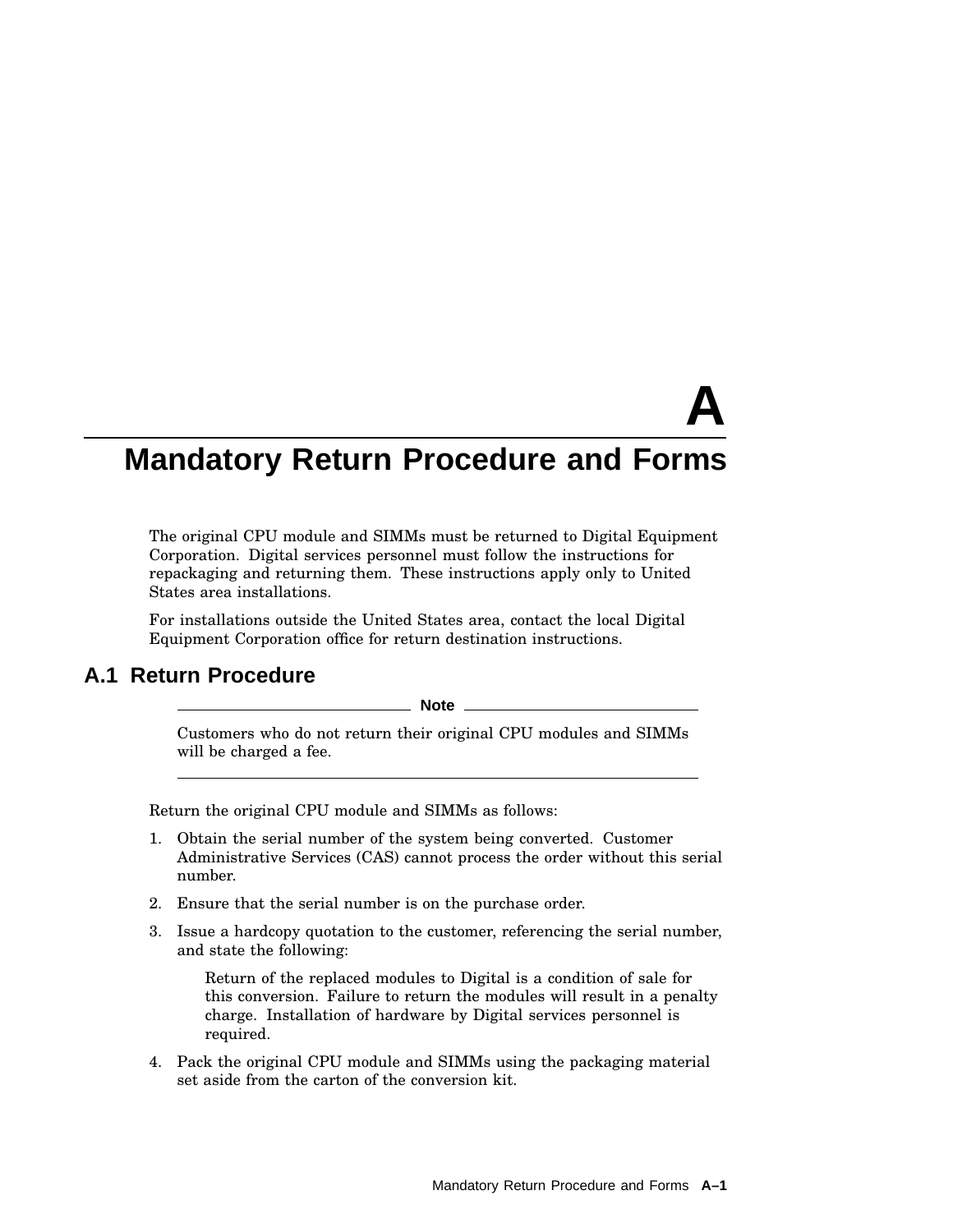#### **Mandatory Return Procedure and Forms A.1 Return Procedure**

Pack the CPU module first in the nickel-plated bag, then in the pink plastic wrapping, and finally in the box. Do not seal the box for shipping until you have included all necessary paperwork. Pack the SIMMs in the packaging the others arrived in.

5. Complete the Digital Services Worksheet in Section A.2. It documents the work you performed.

Return the worksheet to your contract administrator at the branch office.

6. Contact your local Digital CAS office to obtain information for the Installation Receipt and the Return Material Checklist in Section A.2.

Ask the CAS representative for a return authorization (RA) number. CAS will contact the customer to arrange for carrier pickup and return of the module to Digital Equipment Corporation.

7. Complete both copies of the Installation Receipt.

The first copy is the customer's receipt. It shows that the installation was completed and that Digital services contacted CAS.

Return the second copy to Digital services along with the original CPU module and SIMMs so that the customer does not incur a penalty charge.

- 8. Complete the Returned Material Checklist. Return the checklist with the original module.
- 9. Place the self-adhesive mailing label on the box to be returned. Write the return authorization (RA) number in the space provided on the label.
- 10. Seal the box for shipment.

Refer questions regarding the return procedure to the local account representative.

# **A.2 Return Forms**

This section contains the:

- Digital Services Worksheet
- Installation Receipt–Customer Copy
- Installation Receipt–Digital Services Copy
- Returned Material Checklist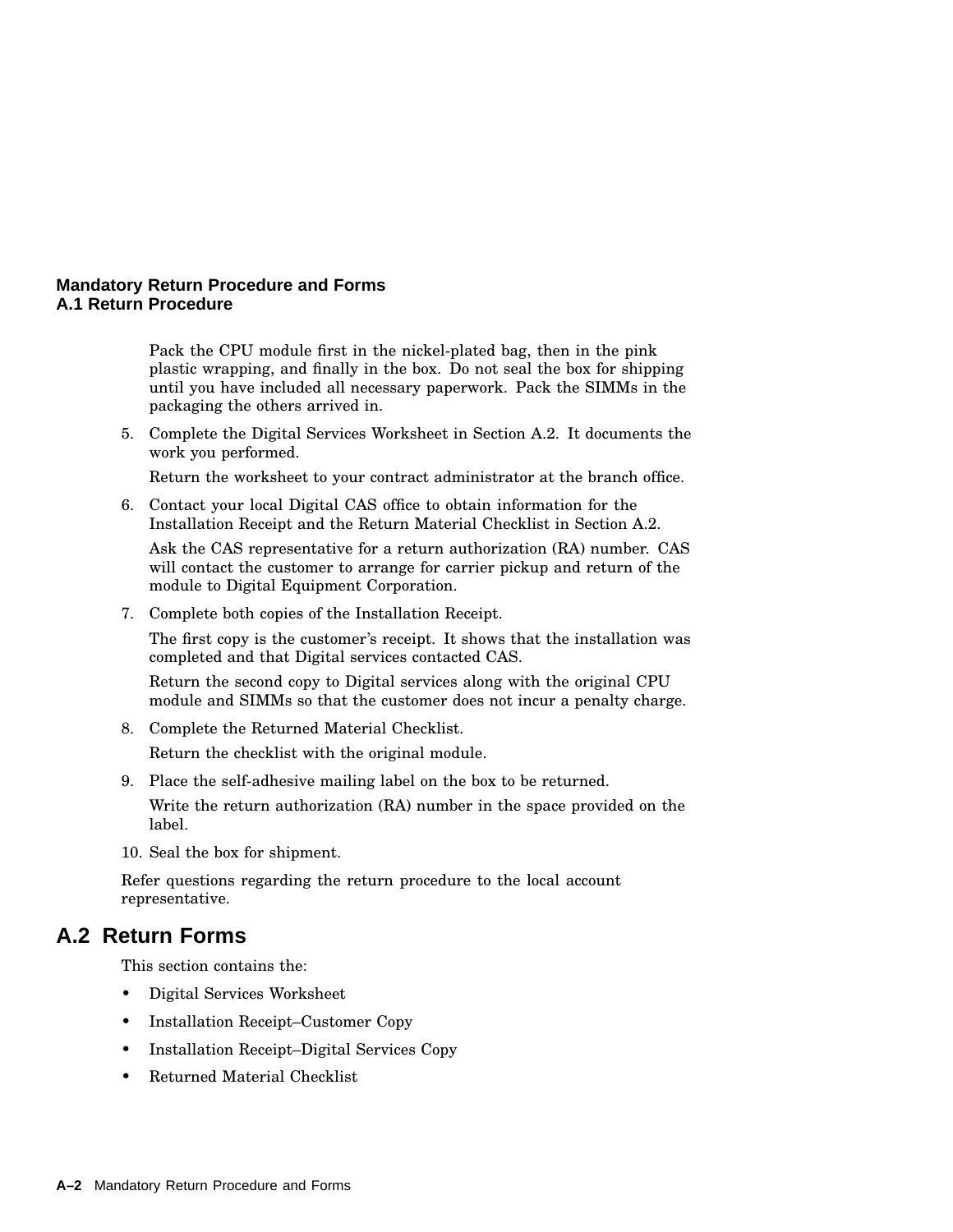## **Digital Services Worksheet**

This form acts as a verification of the work performed on the system and as a check on the procedures used. Please fill out this form and return it to your Contract Administrator for updating the customer's contract.

| Customer:                                                                                                                                       |  |  |  |  |
|-------------------------------------------------------------------------------------------------------------------------------------------------|--|--|--|--|
|                                                                                                                                                 |  |  |  |  |
|                                                                                                                                                 |  |  |  |  |
|                                                                                                                                                 |  |  |  |  |
|                                                                                                                                                 |  |  |  |  |
|                                                                                                                                                 |  |  |  |  |
|                                                                                                                                                 |  |  |  |  |
|                                                                                                                                                 |  |  |  |  |
|                                                                                                                                                 |  |  |  |  |
|                                                                                                                                                 |  |  |  |  |
|                                                                                                                                                 |  |  |  |  |
|                                                                                                                                                 |  |  |  |  |
| ,我们也不能在这里的时候,我们也不能在这里的时候,我们也不能会不能会不能会不能会不能会不能会不能会不能会不能会不能会。<br>第2012章 我们的时候,我们的时候,我们的时候,我们的时候,我们的时候,我们的时候,我们的时候,我们的时候,我们的时候,我们的时候,我们的时候,我们的时候,我 |  |  |  |  |
|                                                                                                                                                 |  |  |  |  |
| Comments:                                                                                                                                       |  |  |  |  |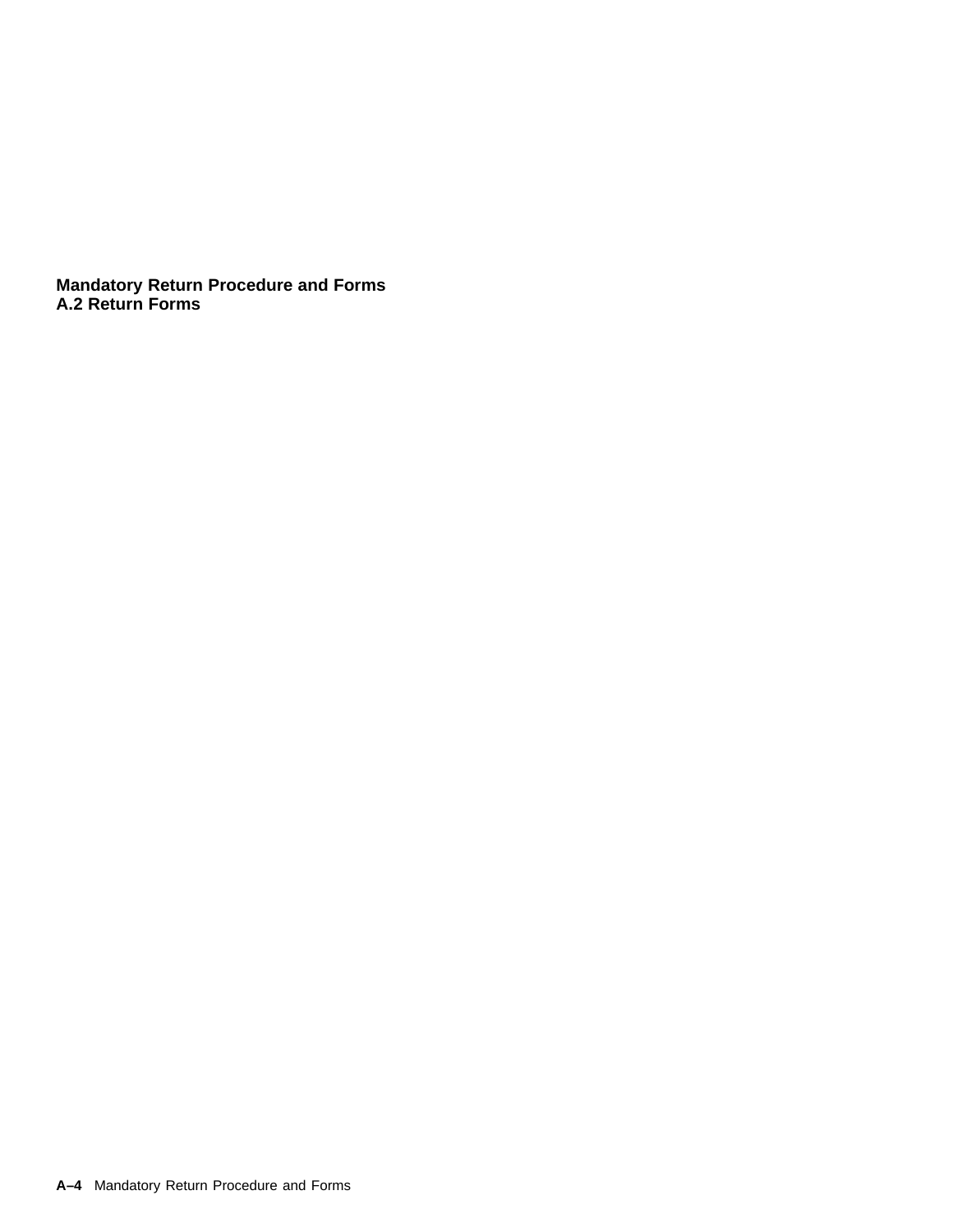#### **Installation Receipt—Customer Copy**

*For the upgrade of MicroVAX 3100 Model 40 or MicroVAX 3100 Model 80 to MicroVAX 3100 Model 85.*

This form acts as a customer receipt and as verification for Digital services that the upgrade kit was installed.

Digital services: Complete both copies of this form. Give a copy to the customer and a copy to the local CAS office for filing with customer documents. Customer: Digital Equipment Corporation will contact you within the next several days to arrange for package pickup and return. Keep this copy as your record of installation by Digital Equipment Corporation.

**Note**

Contact the local CAS office to obtain the RA (return authorization) number. You should have the Digital order number available. Be sure to note the name of the person you speak with.

(See overleaf for signatures)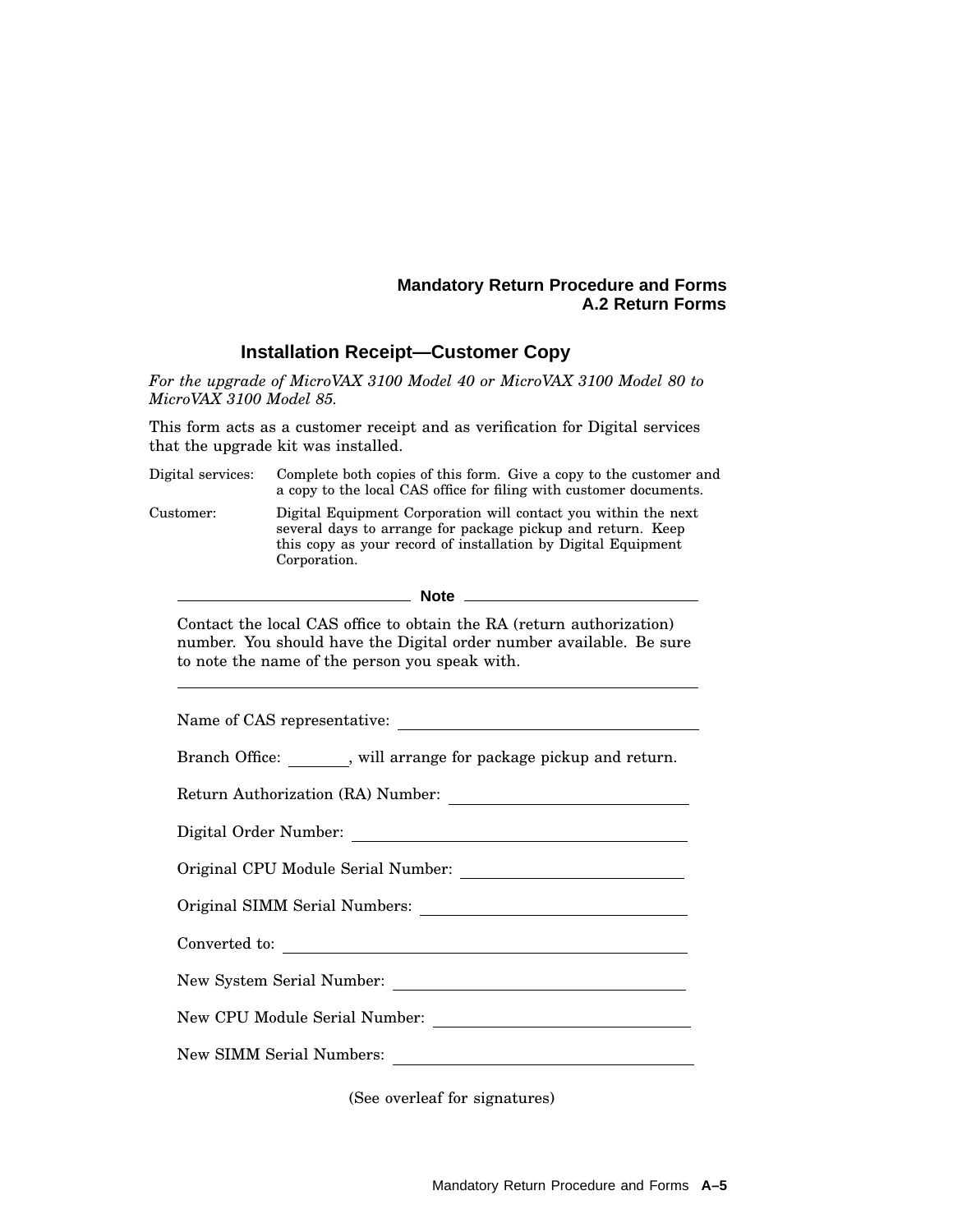| Installation was performed on this date:   |                      |  |  |
|--------------------------------------------|----------------------|--|--|
| CPU Module and SIMMs Packed for Return:    |                      |  |  |
| Customer Name:                             | <b>Phone Number:</b> |  |  |
| Customer Signature:                        |                      |  |  |
| Digital Services Representative Signature: |                      |  |  |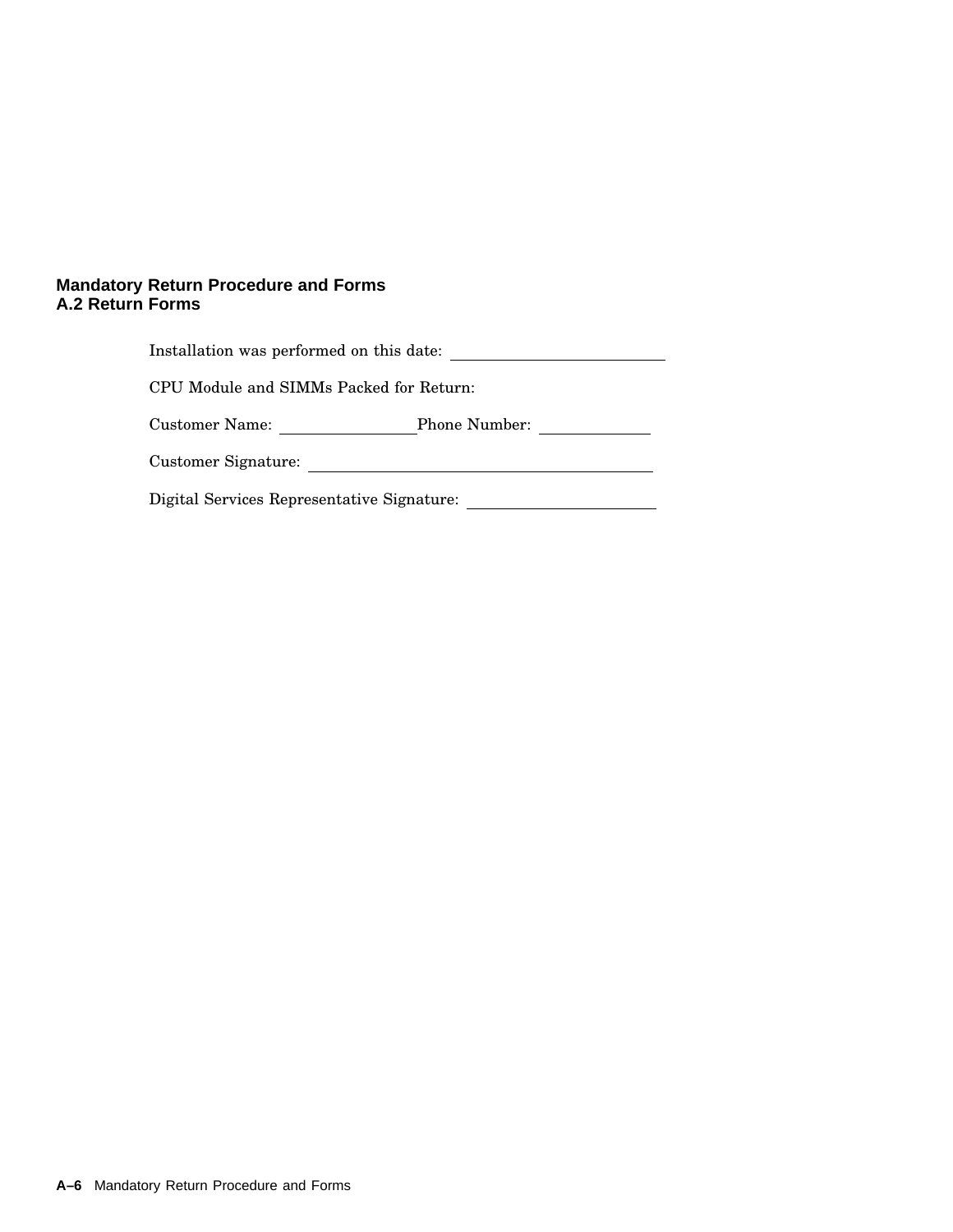#### **Installation Receipt—Digital Services Copy**

*For the upgrade of MicroVAX 3100 Model 40 or MicroVAX 3100 Model 80 to MicroVAX 3100 Model 85.*

This form acts as a verification for Digital services that the Upgrade kit was installed.

Digital Services: Complete both copies of this form. Give a copy to the customer and a copy to the local CAS office for filing with customer documents.

**Note**

Contact the local CAS office to obtain the RA (return authorization) number. You should have the Digital order number available. Be sure to note the name of the person you speak with.

Name of CAS representative:

Branch Office: , will arrange for package pickup and return.

Return Authorization (RA) Number:

Digital Order Number:

Original CPU Module Serial Number:

Original SIMM Serial Numbers:

Converted to:

New System Serial Number:

New CPU Module Serial Number:

New SIMM Serial Numbers:

(See overleaf for signatures)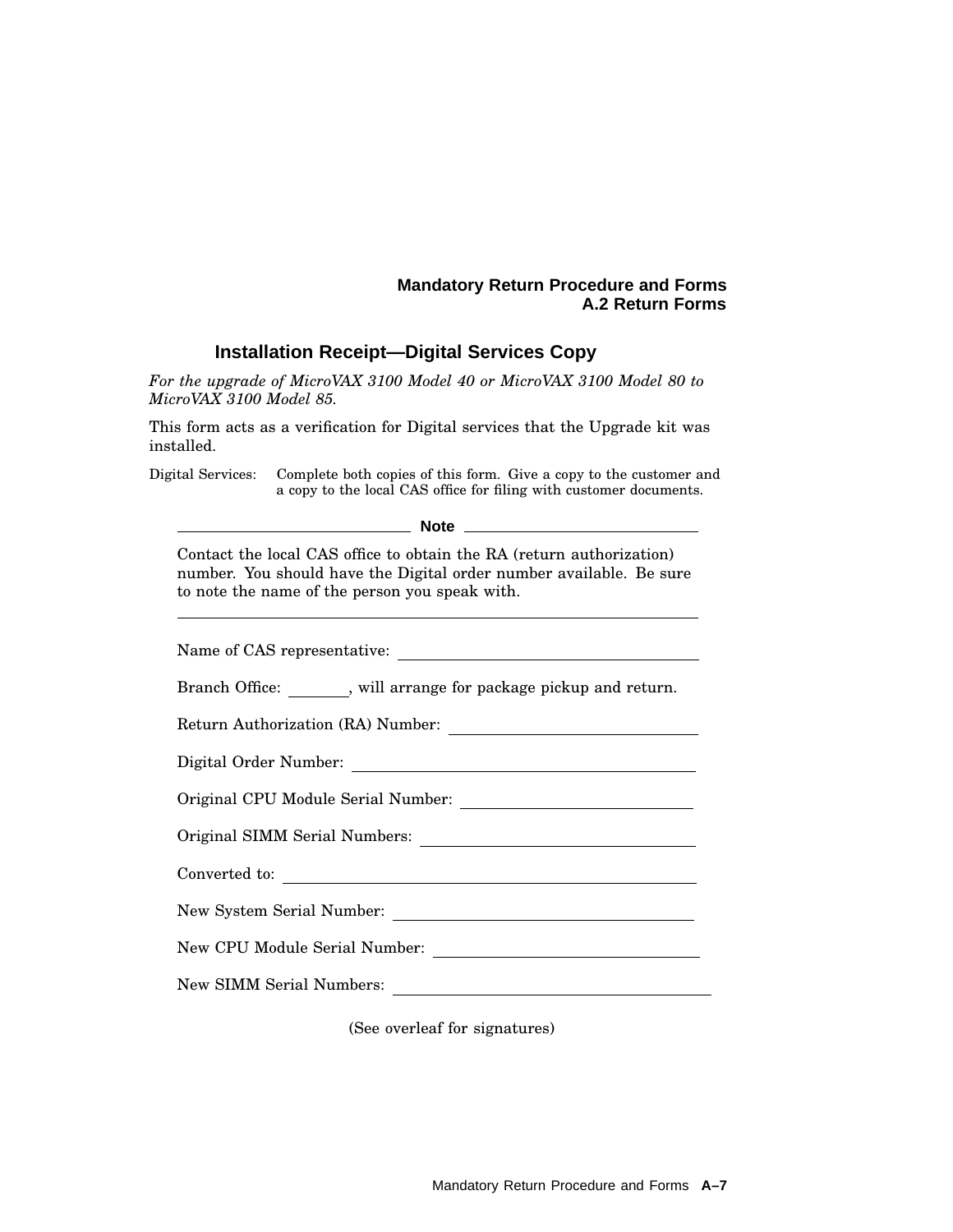| Installation was performed on this date:   |                      |  |  |
|--------------------------------------------|----------------------|--|--|
| CPU Module and SIMMs Packed for Return:    |                      |  |  |
| Customer Name:                             | <b>Phone Number:</b> |  |  |
| Customer Signature:                        |                      |  |  |
| Digital Services Representative Signature: |                      |  |  |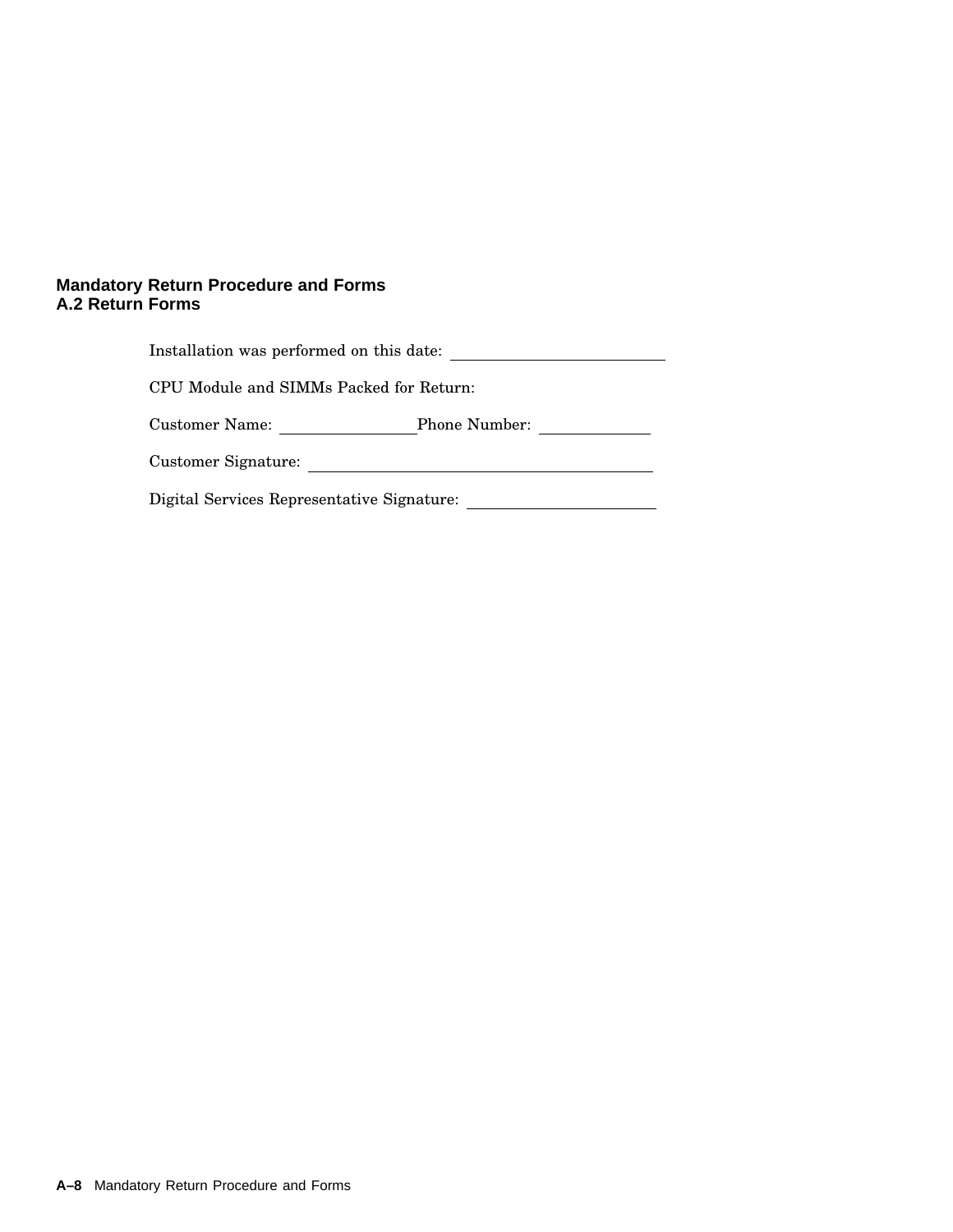### **Returned Material Checklist**

*For the upgrade of MicroVAX 3100 Model 40 or MicroVAX 3100 Model 80 to MicroVAX 3100 Model 85.*

This form must be filled out and returned with the original CPU module and SIMMs to ensure that the customer does not incur a penalty charge.

| Return Authorization (RA) Number: |
|-----------------------------------|
| Digital Order Number:             |
| Customer Name:                    |
| Customer Address:                 |
|                                   |
|                                   |
| <b>Customer Contact:</b>          |

**\*\*\*\*\*\*\*\*\* Include This Form With Your Module Return\*\*\*\*\*\*\*\*\***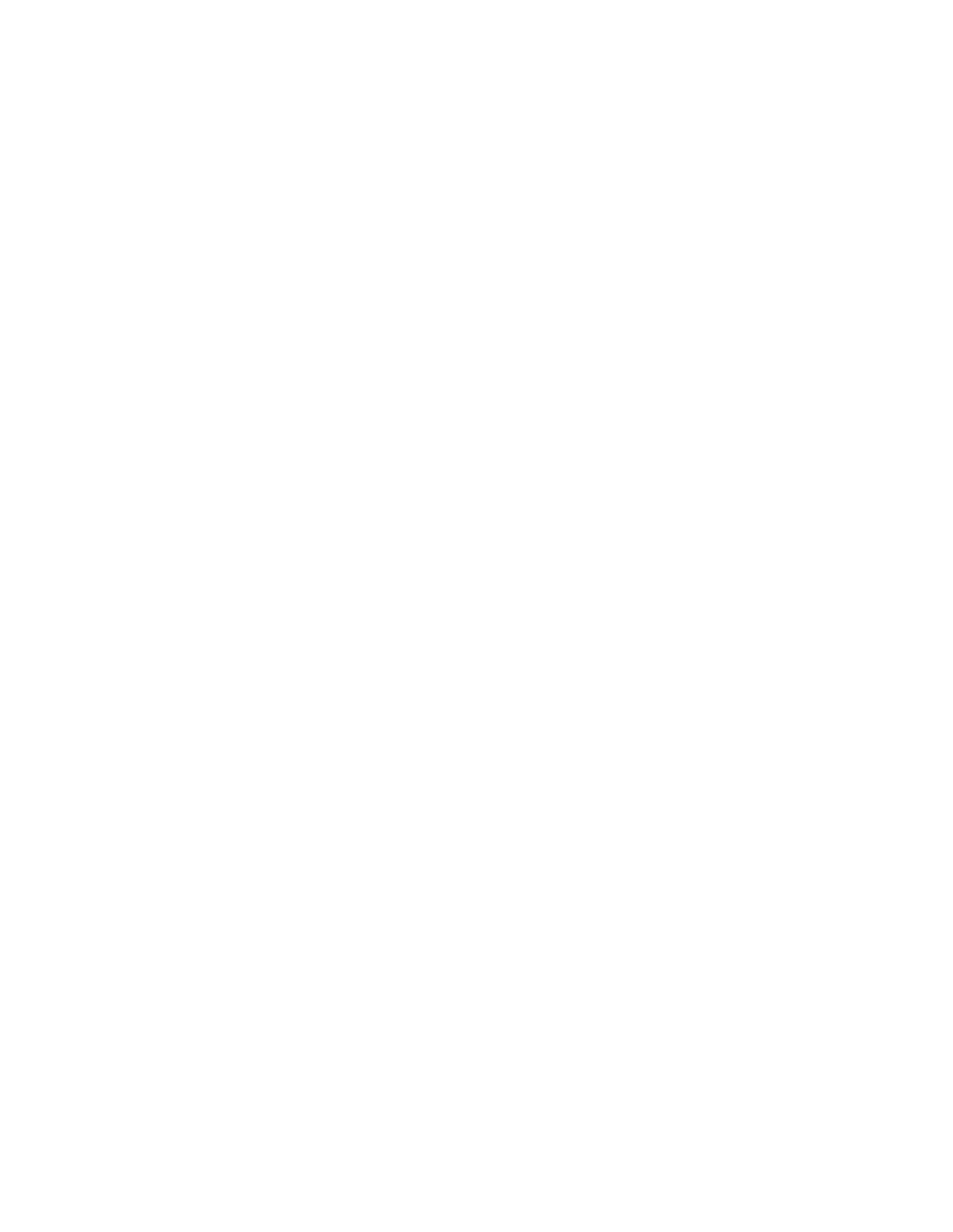# **Reader's Comments MicroVAX** 3100

**Model 40/80 to Model 85 CPU Upgrade Guide** EK–M3185–UP. A01

Your comments and suggestions help us improve the quality of our publications. Thank you for your assistance.

| I rate this manual's:                                                                                                                                                                                                          | Excellent | Good  | Fair                | Poor |
|--------------------------------------------------------------------------------------------------------------------------------------------------------------------------------------------------------------------------------|-----------|-------|---------------------|------|
| Accuracy (product works as manual says)                                                                                                                                                                                        | П         | l 1   | l 1                 | l 1  |
| Completeness (enough information)                                                                                                                                                                                              | П         |       | П                   | П    |
| Clarity (easy to understand)                                                                                                                                                                                                   |           |       | l 1                 |      |
| Organization (structure of subject matter)                                                                                                                                                                                     |           |       | l 1                 |      |
| Figures (useful)                                                                                                                                                                                                               |           |       | l 1<br>$\mathsf{I}$ | П    |
| Examples (useful)<br>Index (ability to find topic)                                                                                                                                                                             |           |       | П                   |      |
| Page layout (easy to find information)                                                                                                                                                                                         |           |       | П                   | П    |
|                                                                                                                                                                                                                                |           |       |                     |      |
| I would like to see more/less                                                                                                                                                                                                  |           |       |                     |      |
|                                                                                                                                                                                                                                |           |       |                     |      |
|                                                                                                                                                                                                                                |           |       |                     |      |
| What I like least about this manual is example to the state of the state of the state of the state of the state of the state of the state of the state of the state of the state of the state of the state of the state of the |           |       |                     |      |
| I found the following errors in this manual:<br>Description<br>Page                                                                                                                                                            |           |       |                     |      |
|                                                                                                                                                                                                                                |           |       |                     |      |
| Additional comments or suggestions to improve this manual:                                                                                                                                                                     |           |       |                     |      |
|                                                                                                                                                                                                                                |           |       |                     |      |
| For software manuals, please indicate which version of the software you are using:                                                                                                                                             |           |       |                     |      |
|                                                                                                                                                                                                                                |           |       |                     |      |
|                                                                                                                                                                                                                                |           |       |                     |      |
|                                                                                                                                                                                                                                |           |       |                     |      |
|                                                                                                                                                                                                                                |           |       |                     |      |
|                                                                                                                                                                                                                                |           | Phone |                     |      |